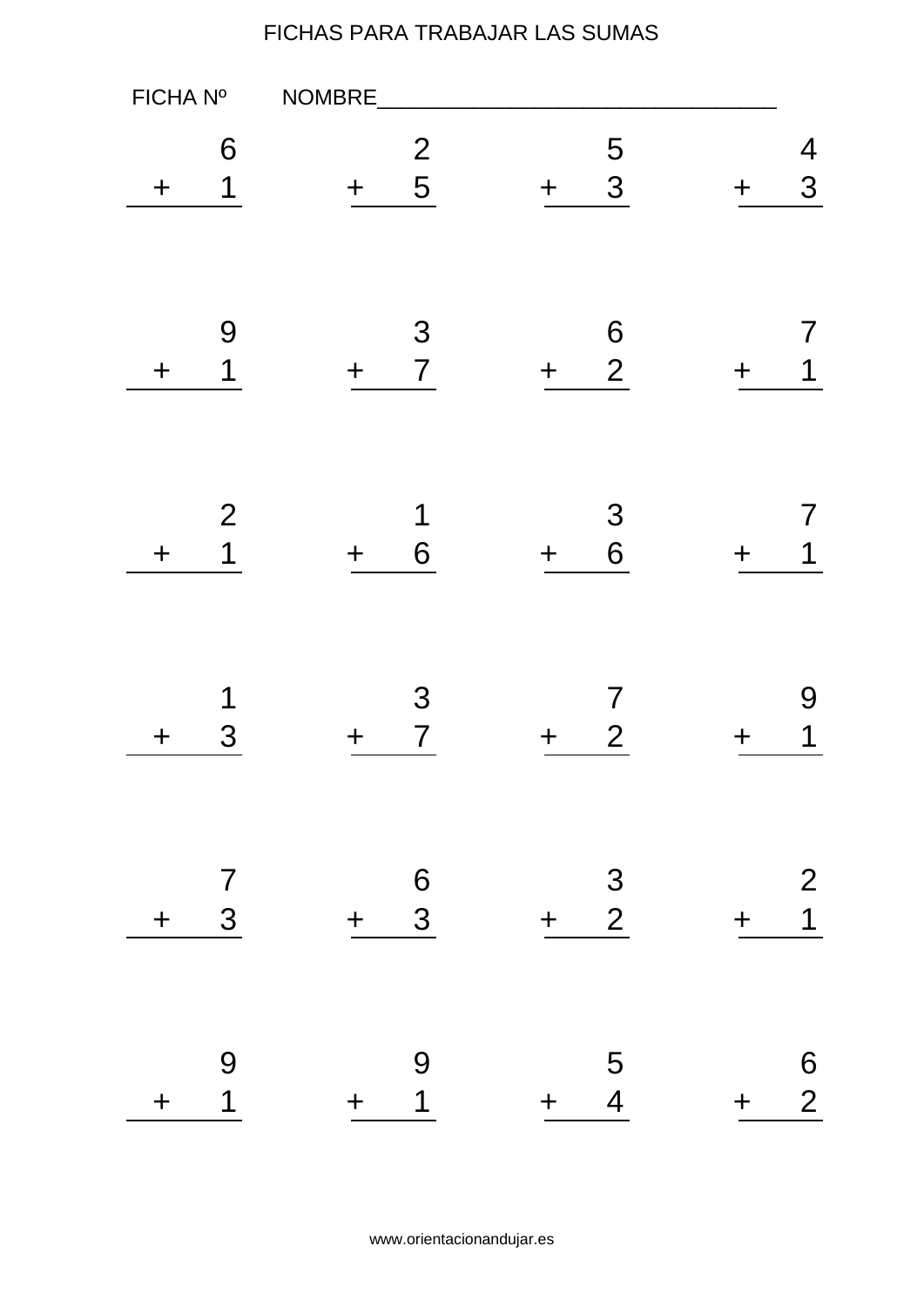| FICHA Nº    |                     | NOMBRE                        |                                |                  |                     |
|-------------|---------------------|-------------------------------|--------------------------------|------------------|---------------------|
| ╈           | 9<br>1              | 8<br>$\overline{2}$<br>$\div$ | 8<br>$\overline{2}$<br>$\ddag$ | $\boldsymbol{+}$ | 5<br>$\overline{1}$ |
| $\mathbf +$ | $\frac{2}{3}$       | 9<br>1<br>╈                   | 5<br>5<br>$\div$               | ┿                | 8<br>$\overline{2}$ |
| $\div$      | $\overline{2}$<br>8 | 5<br>5                        | 4<br>1<br>╈                    |                  | 6<br>$\overline{2}$ |
| ╈           | 9<br>1              | 3<br>$\overline{7}$           | 9<br>1<br>┿                    |                  | 1                   |
| $\ddag$     | $\frac{4}{5}$       | 9<br>$\overline{1}$<br>$+$    | 8<br>$\overline{1}$<br>$+$     | $\pm$            | 9<br>$\overline{1}$ |
| $\div$      | $\frac{3}{3}$       | $\frac{2}{3}$<br>$+$          | $\frac{4}{2}$<br>$+$ $-$       | $\pm$            | 1                   |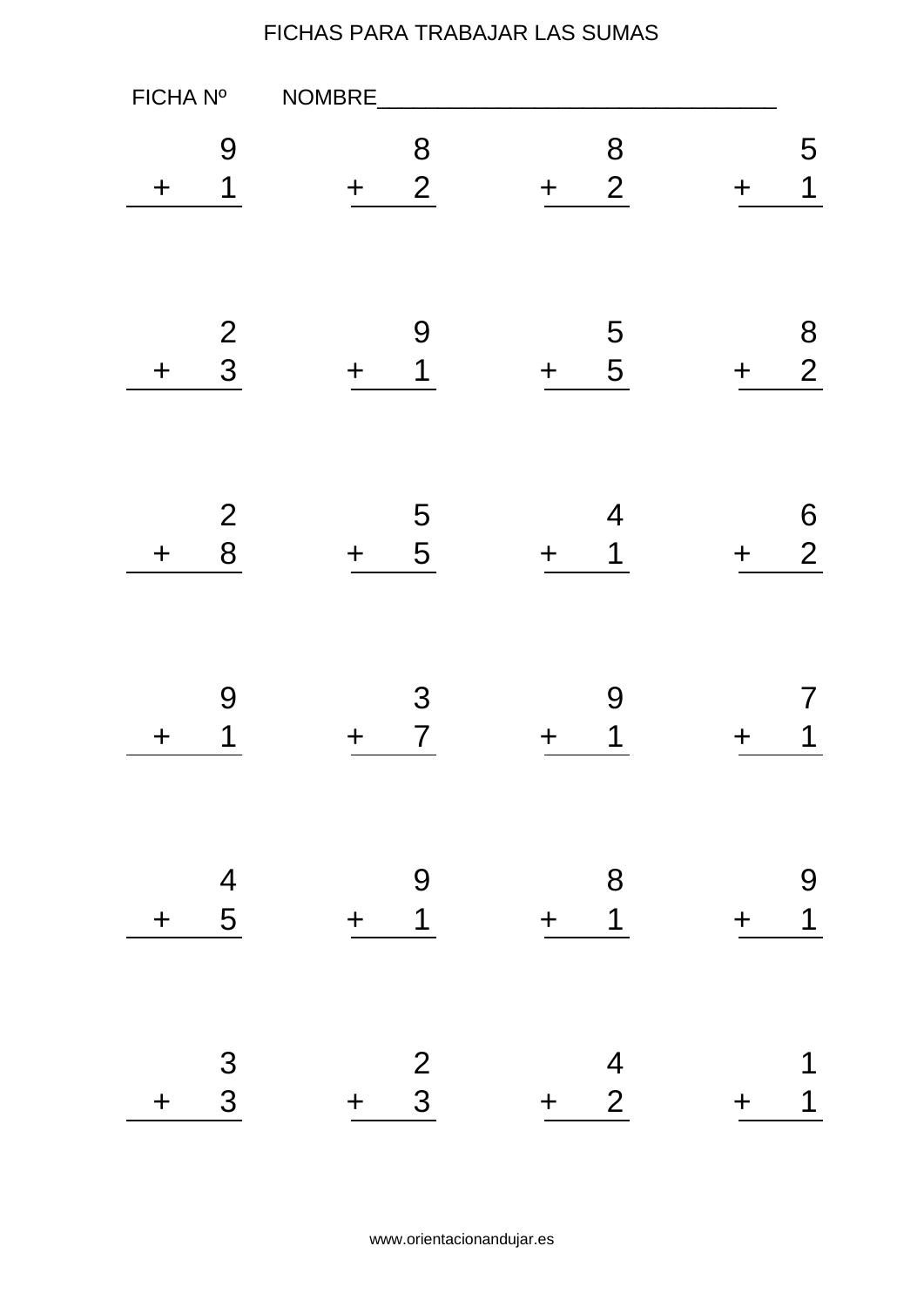| FICHA Nº    |                     | NOMBRE                        |                                                 |       |                     |
|-------------|---------------------|-------------------------------|-------------------------------------------------|-------|---------------------|
| ╈           | 7<br>$\overline{2}$ | 7<br>1<br>$\div$              | 8<br>1<br>$\div$                                | ╋     | 5<br>$\overline{2}$ |
| $\div$      | $\overline{4}$<br>1 | $\frac{2}{5}$<br>$\div$       | $\begin{array}{c} 8 \\ 2 \end{array}$<br>$\div$ | ╈     | 5<br>3              |
| $\div$      | 1<br>4              | $\overline{\mathcal{A}}$<br>5 | 6<br>1<br>╋                                     |       | 5<br>5              |
| ╈           | 7<br>1              | 7<br>1                        | $\overline{2}$<br>$\overline{\mathcal{A}}$      |       | 3<br>3              |
| $\div$      | 9<br>$\overline{1}$ | $\overline{5}$<br>$+ 5$       | $3\overline{3}$<br>$\overline{7}$<br>$+$        | $\pm$ | 2<br>6              |
| $\mathbf +$ | 9<br>$\overline{1}$ | 9<br>$\overline{1}$<br>$+$    | $\frac{5}{2}$<br>$+$                            | ╋     | 1                   |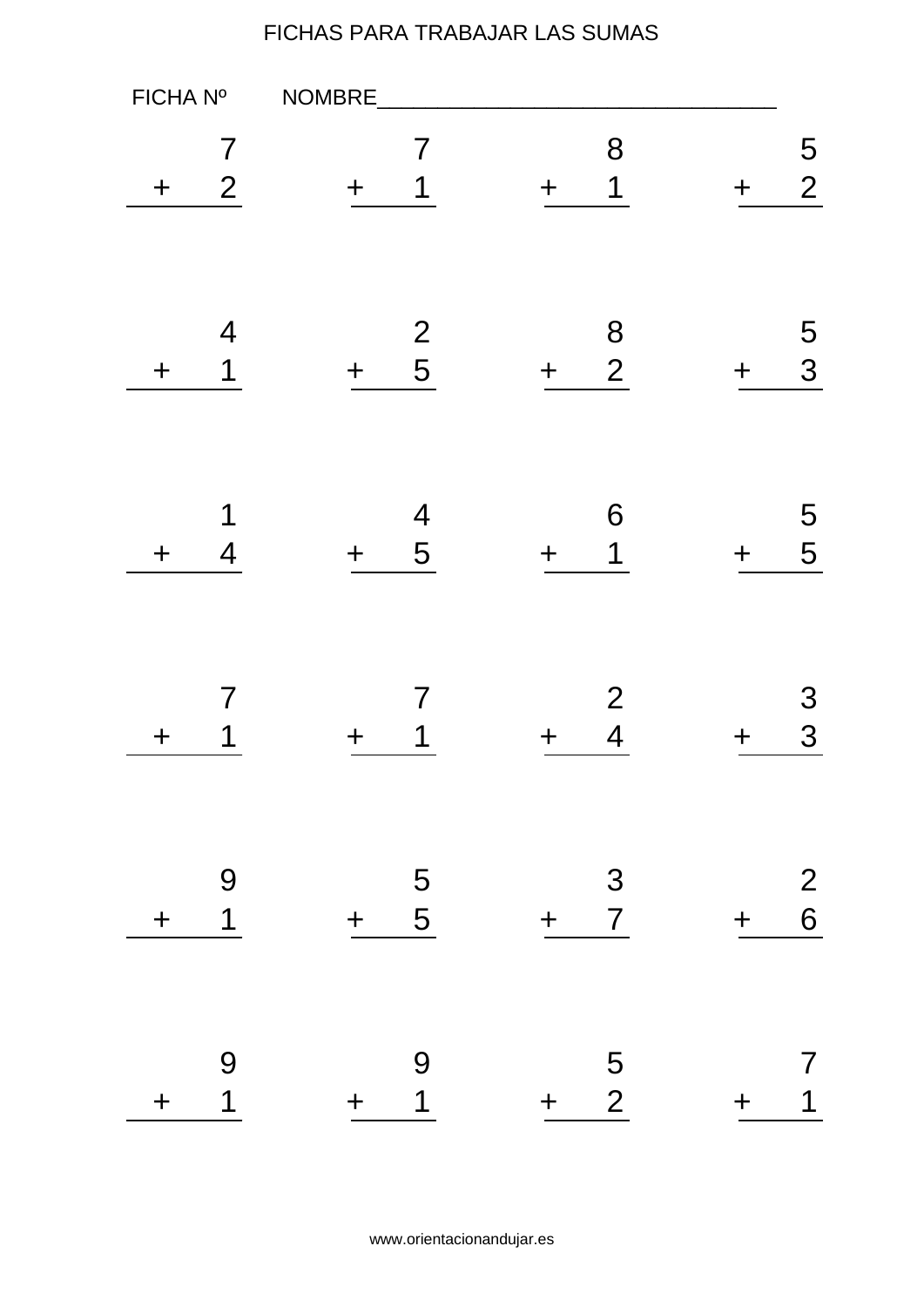| FICHA Nº    |                              | NOMBRE                                       |                      |     |                     |
|-------------|------------------------------|----------------------------------------------|----------------------|-----|---------------------|
| ╈           | 5<br>$\overline{4}$          | 1<br>6<br>$\div$                             | 7<br>$\div$          |     | 4<br>4              |
| $\mathbf +$ | $\frac{2}{3}$                | 8<br>$\overline{2}$<br>$\div$                | 4<br>1<br>┿          | ╈   | 5<br>3              |
| $\div$      | $\frac{2}{5}$                | 1<br>1                                       | 1<br>9<br>╋          |     | 3<br>$\overline{7}$ |
| ╈           | 6<br>4                       | 5<br>$\overline{4}$                          | 9<br>1               |     | 1<br>9              |
| $\div$      | $\overline{\mathbf{1}}$<br>5 | $\frac{4}{5}$<br>$+$                         | $\frac{3}{5}$<br>$+$ | $+$ | 1<br>3              |
| $\div$      | $\frac{4}{6}$                | $\begin{array}{c} 8 \\ 2 \end{array}$<br>$+$ | $\frac{3}{2}$<br>$+$ | $+$ | $\frac{6}{2}$       |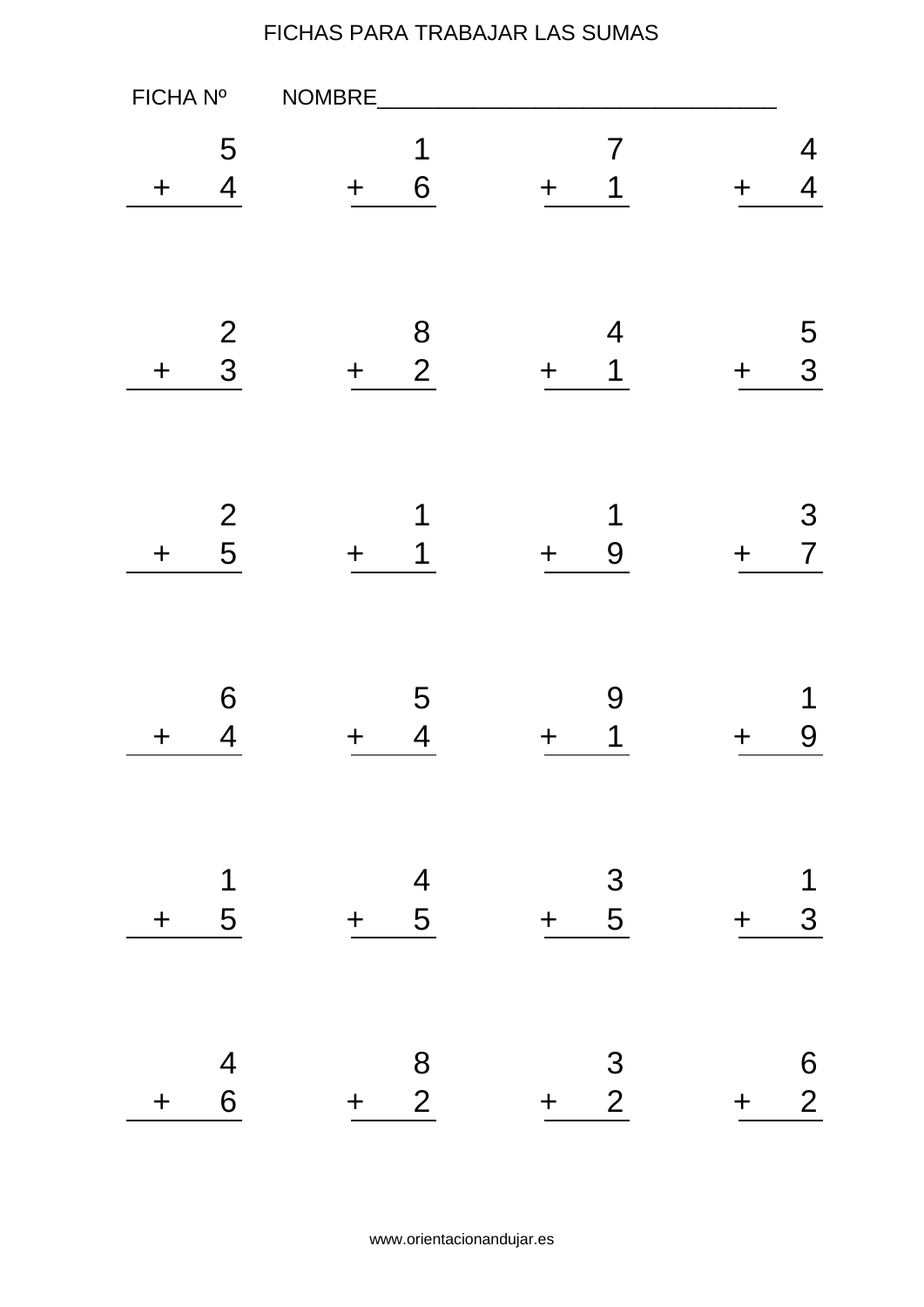| FICHA Nº    |                                  | NOMBRE |                                       |                            |       |                     |
|-------------|----------------------------------|--------|---------------------------------------|----------------------------|-------|---------------------|
| ╈           | 9<br>1                           |        | 5<br>3                                | 6<br>3<br>╈                |       | $\overline{2}$<br>6 |
| $\mathbf +$ | 5<br>$\overline{4}$              | ╈      | 3<br>$\overline{4}$                   | 3<br>$\overline{4}$<br>╈   |       | 1<br>4              |
| $\mathbf +$ | 8<br>1                           | $\div$ | $\overline{\mathcal{A}}$<br>5         | $\boldsymbol{6}$<br>3<br>╈ |       | З<br>1              |
| ╈           | 8<br>1                           |        | 8<br>1                                | 7<br>$\overline{2}$        |       | 4<br>1              |
| $\ddag$     | $\overline{7}$<br>$\overline{1}$ | $+$    | $\frac{5}{3}$                         | $\frac{5}{3}$<br>$\pm$     | $+$   | $\frac{4}{5}$       |
| $\ddag$     | $\frac{2}{3}$                    | $+$    | $\begin{array}{c} 3 \\ 6 \end{array}$ | 8<br>$\overline{1}$<br>$+$ | $\pm$ | 1<br>1              |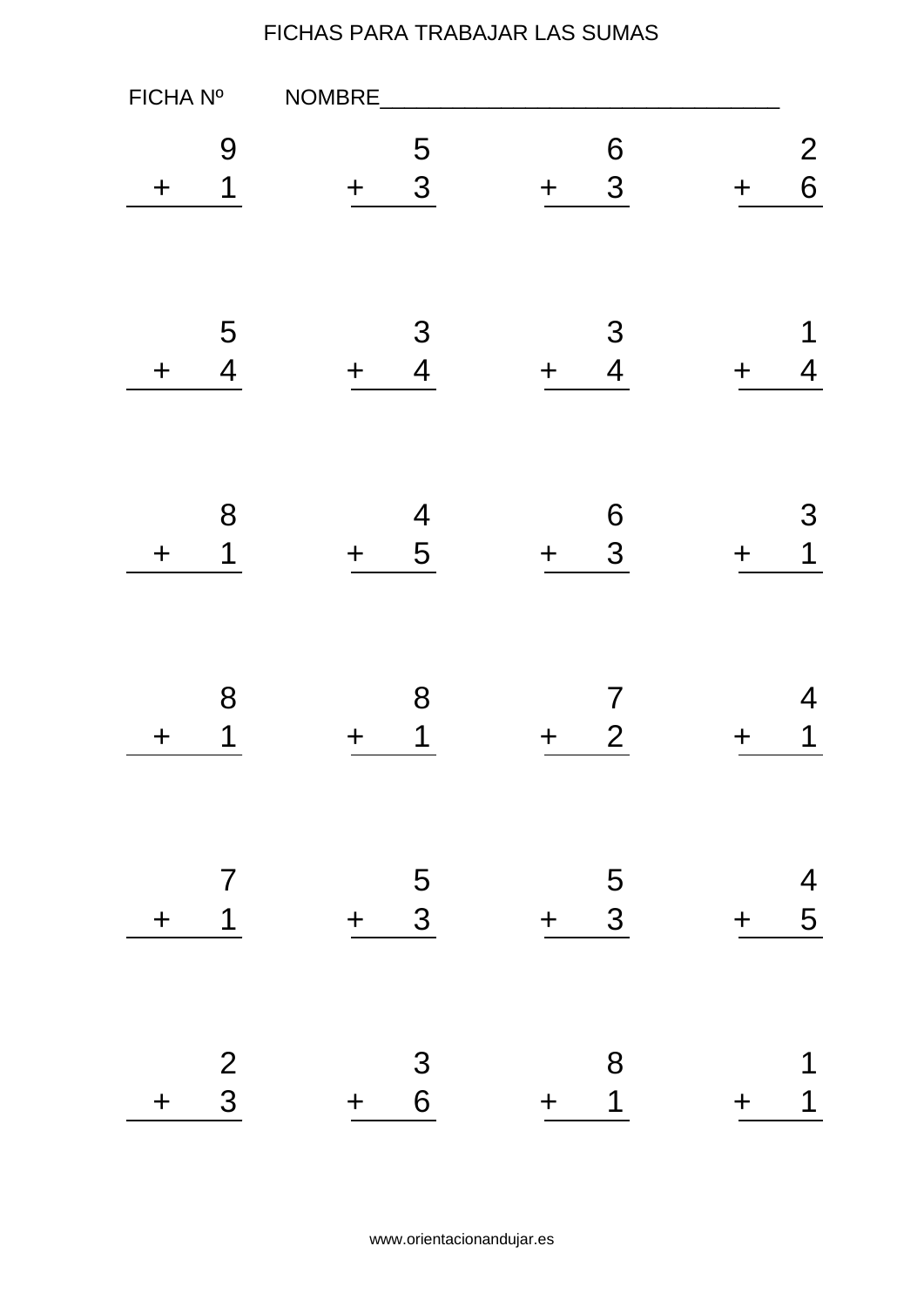| FICHA Nº    |                                            | NOMBRE                                       |                                              |         |                     |
|-------------|--------------------------------------------|----------------------------------------------|----------------------------------------------|---------|---------------------|
| +           | $\overline{2}$<br>$\overline{7}$           | $\overline{2}$<br>$\overline{4}$             | 1<br>5<br>$\mathbf +$                        |         | 7<br>$\overline{2}$ |
| $\mathbf +$ | $\overline{\mathcal{A}}$<br>$\overline{2}$ | 1<br>$\overline{7}$                          | 5<br>$\mathbf 1$<br>$\div$                   |         | 9<br>1              |
| $\mathbf +$ | $\overline{\mathcal{A}}$<br>3              | 1<br>3                                       | 5<br>1<br>╈                                  |         | 4<br>3              |
| ╈           | 6<br>$\overline{2}$                        | 3<br>$\overline{2}$                          | 6<br>4<br>┿                                  |         | 6<br>3              |
| $\ddag$     | $\overline{9}$<br>$\overline{1}$           | $\begin{array}{c} 2 \\ 3 \end{array}$<br>$+$ | $\begin{array}{c} 6 \\ 3 \end{array}$<br>$+$ | $\ddag$ | 8<br>$\overline{1}$ |
| $\ddag$     | 9<br>$\overline{1}$                        | $\begin{array}{cc} & 5 \\ + & 2 \end{array}$ | 1<br>$\overline{2}$<br>$+$ $-$               | $\pm$   | 1<br>6              |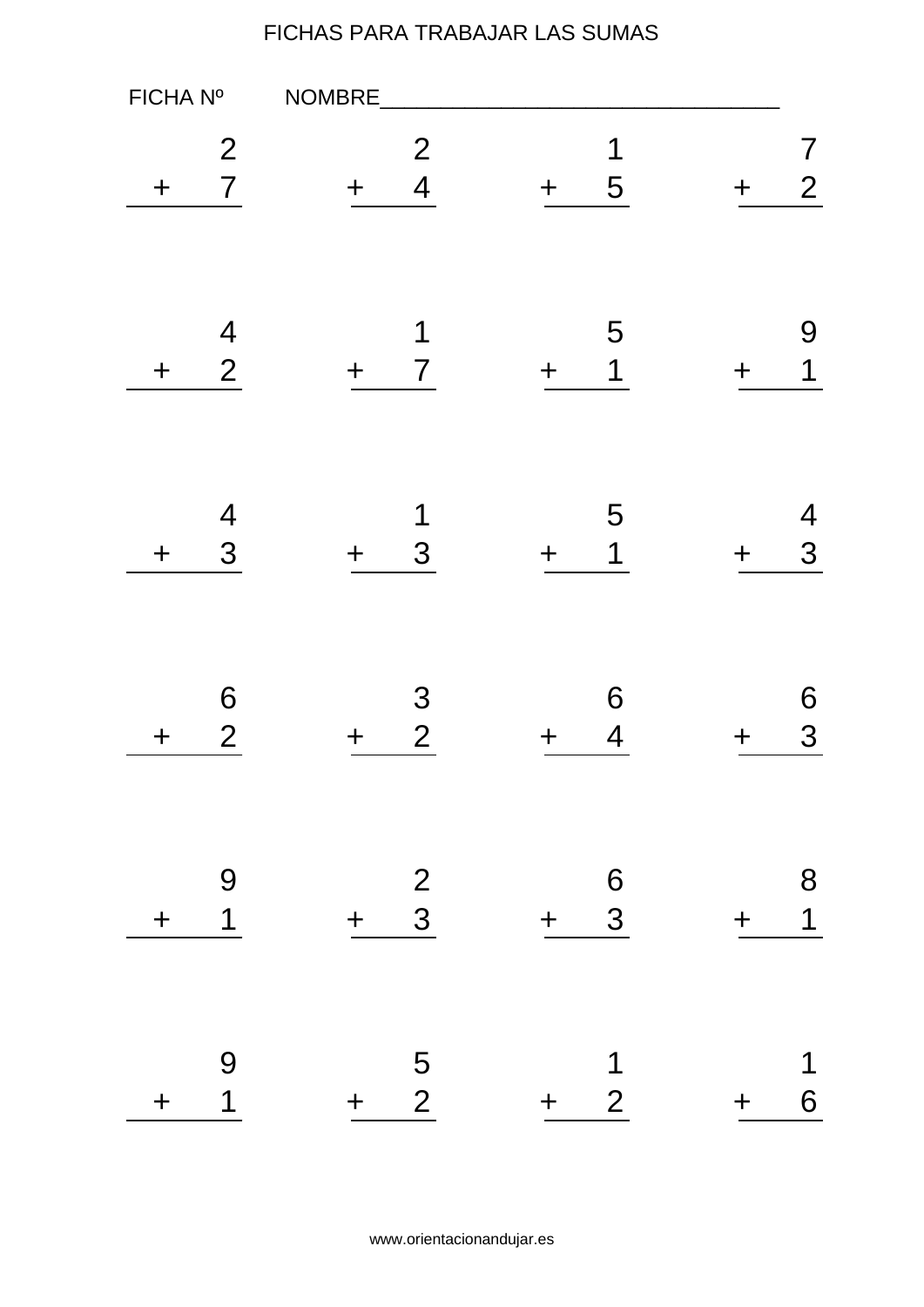| FICHA Nº    |                                            | NOMBRE               |                                              |       |                     |
|-------------|--------------------------------------------|----------------------|----------------------------------------------|-------|---------------------|
| ╋           | $\overline{2}$<br>$\overline{4}$           | 5<br>$\overline{2}$  | 1<br>1<br>╈                                  |       | 9<br>1              |
| $\mathbf +$ | $\overline{\mathcal{A}}$<br>$\overline{2}$ | 6<br>$\overline{4}$  | 5<br>$\mathbf 1$<br>╈                        |       | 8<br>1              |
| $\mathbf +$ | 5<br>3                                     | 9<br>1               | 5<br>3<br>╈                                  |       | 8<br>$\overline{2}$ |
| ╈           | $\overline{\mathcal{I}}$<br>$\overline{2}$ | 6<br>3               | 7<br>$\overline{2}$<br>┿                     |       | 1<br>9              |
| $\div$      | $\frac{6}{3}$                              | $\frac{4}{3}$<br>$+$ | $\overline{7}$<br>$\overline{1}$<br>$+$      | $+$   | 5<br>5<br>5         |
| $\ddag$     | 5<br>$\overline{1}$                        | $\frac{4}{2}$<br>$+$ | $\overline{7}$<br>$2\overline{ }$<br>$+$ $-$ | $\pm$ | $\frac{3}{2}$       |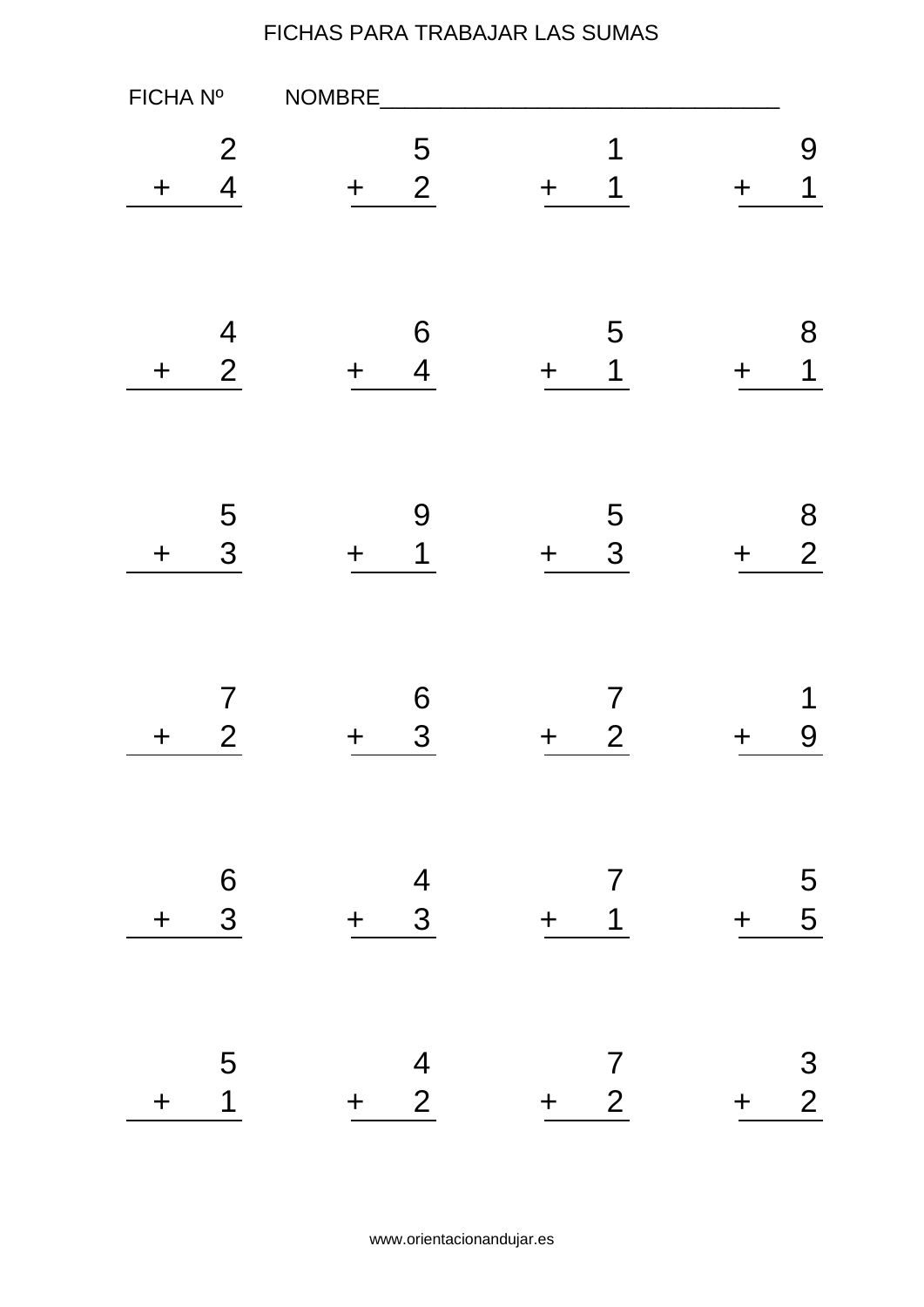| FICHA Nº    |                                       | NOMBRE                                     |                                         |             |                                  |
|-------------|---------------------------------------|--------------------------------------------|-----------------------------------------|-------------|----------------------------------|
| ╈           | 5<br>5                                | 4<br>$\overline{4}$                        | 3<br>$\overline{\mathbf{4}}$<br>$\div$  | ╋           | 4<br>4                           |
| ╈           | 6<br>$\overline{\mathcal{A}}$         | $\overline{4}$<br>$\overline{2}$<br>$\div$ | 9<br>1<br>╋                             |             | 5<br>5                           |
| $\mathbf +$ | $\overline{2}$<br>8                   | 1<br>1                                     | $\overline{4}$<br>5<br>$\div$           |             | 4<br>1                           |
| ╈           | 9<br>1                                | 8<br>$\mathbf 1$                           | $\overline{2}$<br>6<br>╈                |             | 1                                |
| $\div$      | $\begin{array}{c} 8 \\ 2 \end{array}$ | $\overline{5}$<br>$\overline{2}$<br>$+$    | $\overline{7}$<br>3 <sup>1</sup><br>$+$ | $\bm{+}$    | $\overline{2}$<br>$\overline{7}$ |
| $\ddag$     | 8<br>$\overline{\mathbf{1}}$          | $\frac{3}{3}$<br>$+$                       | 9<br>$\overline{\mathbf{1}}$<br>$+$     | $\mathbf +$ | 9<br>$\overline{1}$              |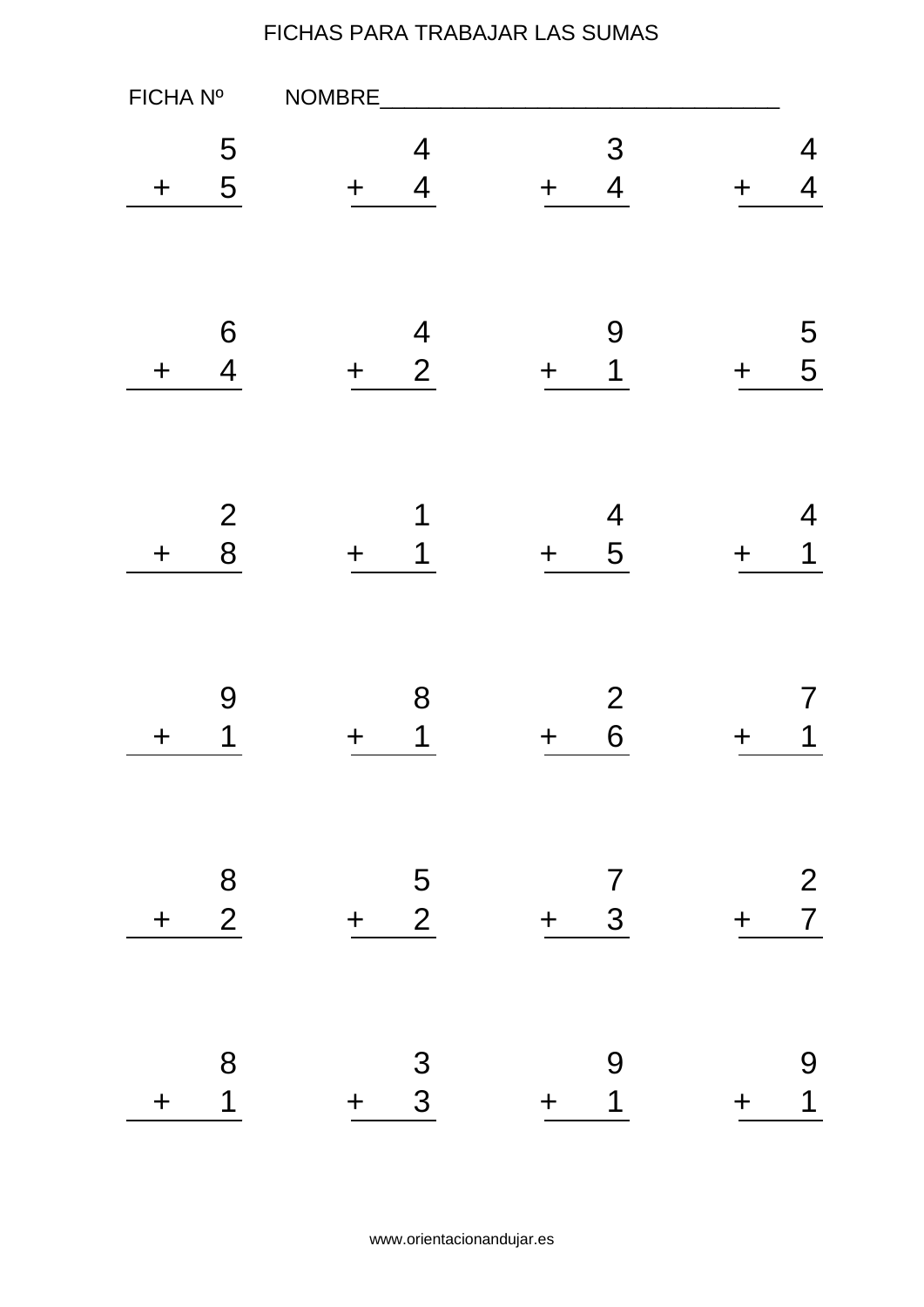| FICHA Nº | $10$                             | NOMBRE  |                                       |        |                     |       |                                  |
|----------|----------------------------------|---------|---------------------------------------|--------|---------------------|-------|----------------------------------|
| $\ddag$  | $\overline{c}$<br>3              | ╈       | 9<br>1                                | $\div$ | $\frac{2}{3}$       |       | 1<br>6                           |
| $\bm{+}$ | 3<br>1                           | ╈       | 9<br>1                                | ╋      | 6<br>1              |       | 9<br>1                           |
| $\ddag$  | $\overline{2}$<br>$\overline{7}$ | ╋       | 1<br>$\overline{2}$                   |        | 9<br>1              |       | 9<br>1                           |
| $\bm{+}$ | 5<br>$\overline{4}$              | ╈       | $\overline{\mathcal{A}}$<br>5         | ╋      | 5<br>3              |       | $\overline{2}$<br>$\overline{2}$ |
| $\pm$    | $\frac{5}{3}$                    | $+$     | $\begin{array}{c} 2 \\ 6 \end{array}$ | $+$    | 9<br>$\overline{1}$ | $\pm$ | 8<br>$\overline{1}$              |
| $+$      | 1<br>$5\overline{)}$             | $+$ $-$ | $\begin{array}{c} 2 \\ 6 \end{array}$ | $+$    | 7<br>$\mathbf 1$    | $\pm$ | 8<br>$\overline{\mathbf{1}}$     |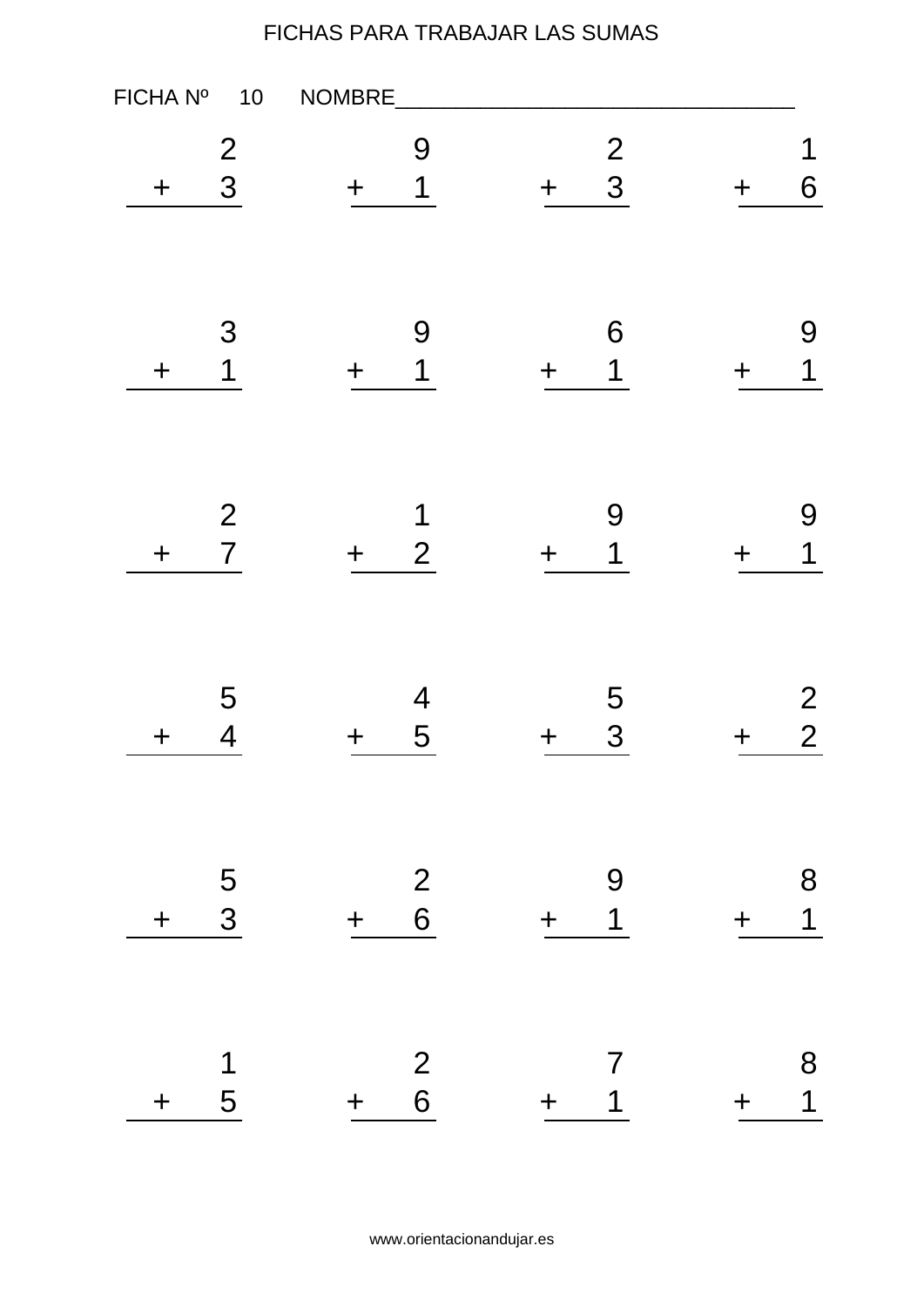| FICHA Nº<br>$10$                                          | NOMBRE                                           |                            |                 |
|-----------------------------------------------------------|--------------------------------------------------|----------------------------|-----------------|
| $\overline{2}$<br>6<br>$\ddag$                            | 4<br>$\overline{\mathcal{A}}$<br>╈               | 9<br>$\overline{1}$        | 8<br>1          |
| $\overline{2}$<br>8<br>$\mathbf +$                        | 1<br>5<br>$\bm{+}$                               | 9<br>1<br>╋                | 5<br>5          |
| $\overline{\mathcal{I}}$<br>$\overline{2}$<br>$\mathbf +$ | $\overline{\mathcal{I}}$<br>$\overline{2}$       | 7<br>$\overline{2}$        | 4<br>1          |
| 9<br>1<br>$\bm{+}$                                        | 1<br>9<br>╈                                      | 1<br>8<br>╈                | 1<br>5          |
| $\overline{7}$<br>$3\overline{)}$<br>$\ddag$              | $\begin{array}{c}\n 8 \\  + 2\n \end{array}$     | $\frac{5}{4}$<br>$+$       | 1<br>9<br>$\pm$ |
| $\frac{2}{3}$<br>$\ddag$                                  | $\overline{4}$<br>$\overline{\mathbf{3}}$<br>$+$ | 6<br>$\overline{1}$<br>$+$ | 7<br>3<br>$+$   |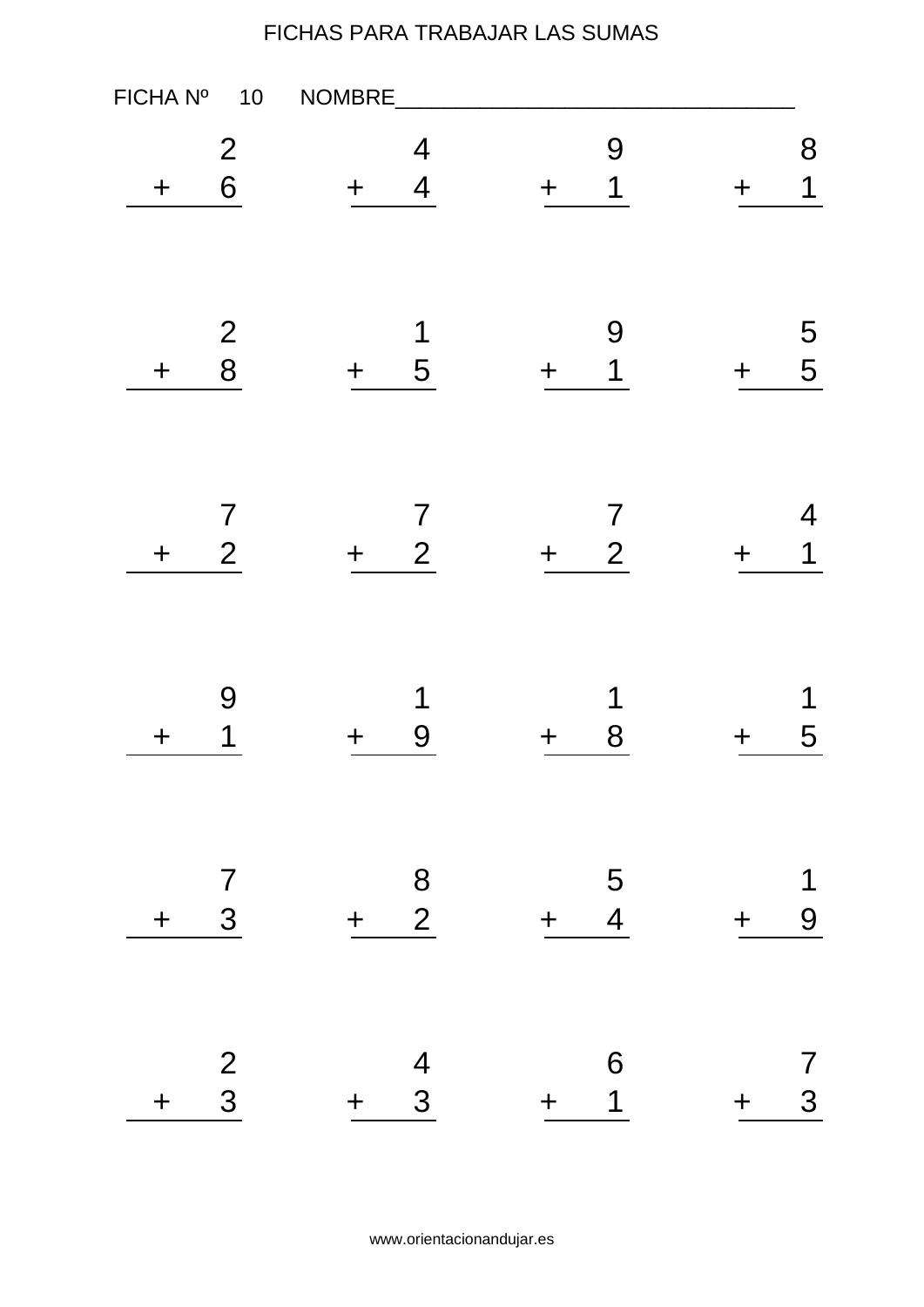| FICHA Nº                           | 10 | NOMBRE                                    |                          |        |                                  |     |                                  |
|------------------------------------|----|-------------------------------------------|--------------------------|--------|----------------------------------|-----|----------------------------------|
| 9<br>1<br>$\mathbf +$              |    | $\bm{+}$                                  | 3<br>5                   | $\div$ | $\overline{7}$<br>3              |     | 4<br>4                           |
| 5<br>$\overline{2}$<br>$\mathbf +$ |    | ╈                                         | 9<br>1                   | ┿      | 6<br>$\overline{4}$              |     | $\sqrt{2}$<br>1                  |
| 6<br>$\overline{4}$<br>$\ddag$     |    | $\div$                                    | 1<br>6                   | ╈      | 7<br>$\overline{2}$              |     | $\overline{2}$<br>$\overline{4}$ |
| $\overline{2}$<br>5<br>$\mathbf +$ |    | ╈                                         | $\overline{4}$<br>3      |        | 8<br>$\overline{2}$              |     | $\overline{2}$<br>$\overline{2}$ |
| $\frac{7}{3}$<br>$\div$            |    | $\begin{array}{c}\n9 \\ + 1\n\end{array}$ |                          | $+$    | $\overline{7}$<br>$\overline{1}$ | $+$ | 7<br>3                           |
| $\frac{3}{3}$<br>$+$               |    | $+ 2$                                     | $\overline{\mathcal{L}}$ | $+$    | $\overline{2}$<br>$\overline{1}$ | $+$ | $\frac{6}{2}$                    |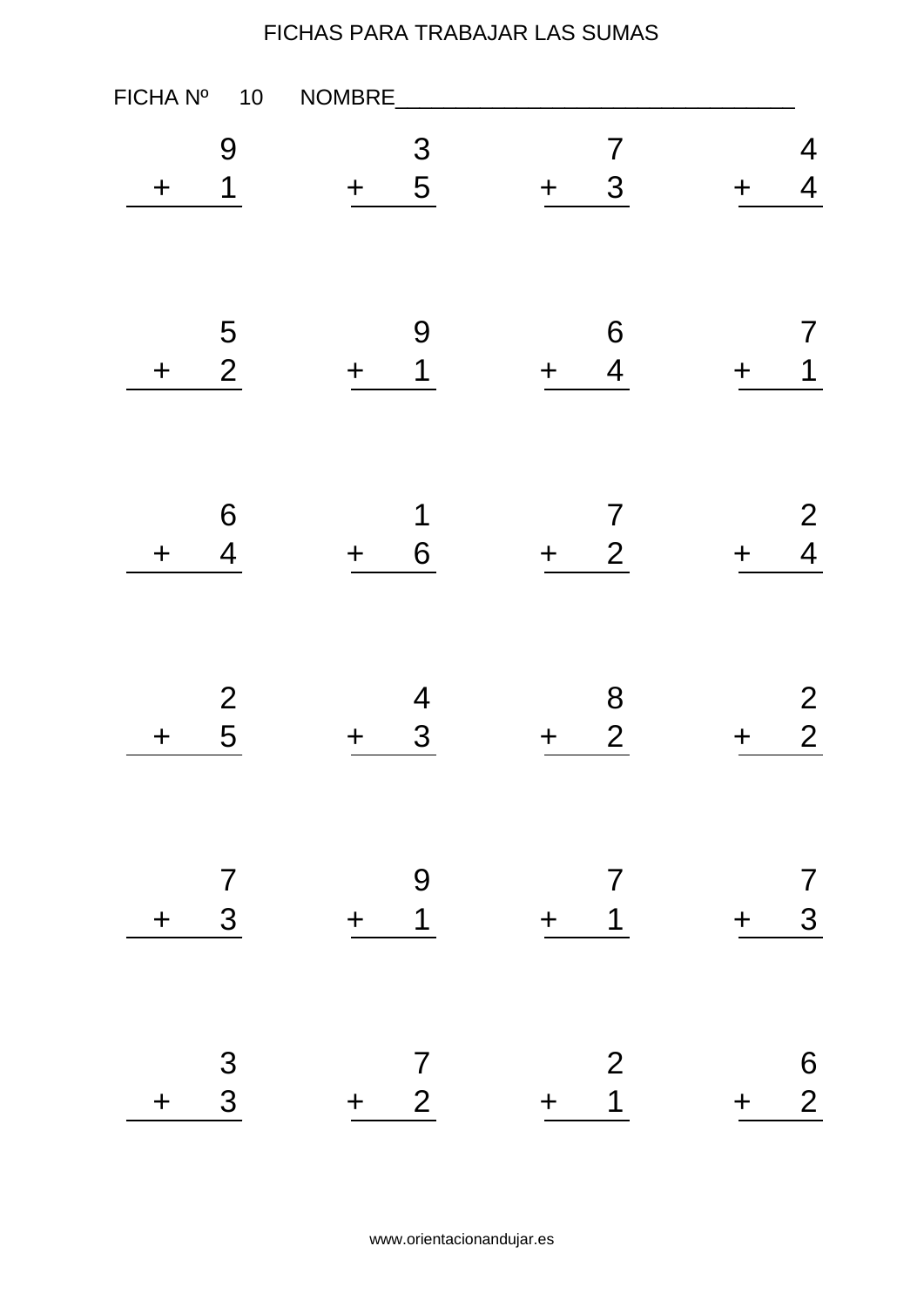| FICHA Nº<br>$10$                    | NOMBRE                                |                                              |                                     |
|-------------------------------------|---------------------------------------|----------------------------------------------|-------------------------------------|
| 4<br>$\overline{4}$<br>$\div$       | 3<br>$\overline{2}$<br>╈              | 8<br>1<br>$\div$                             | 1                                   |
| 3<br>$\overline{7}$<br>$\mathbf +$  | $\overline{2}$<br>$\overline{4}$<br>╈ | 1<br>1<br>╋                                  | 3<br>$\mathbf 1$                    |
| 8<br>1<br>$\mathbf +$               | 3<br>5<br>╋                           | $\overline{2}$<br>$\overline{4}$             | 1<br>5                              |
| 8<br>$\overline{2}$<br>$\mathbf +$  | 6<br>3<br>╈                           | 8<br>$\overline{2}$<br>╈                     | 3<br>7                              |
| $\overline{4}$<br>6<br>$+$          | 1<br>$+ 7$                            | $\overline{7}$<br>$+ 3$                      | 4<br>$\overline{\mathbf{1}}$<br>$+$ |
| 9<br>$\overline{\mathbf{1}}$<br>$+$ | $\frac{2}{4}$<br>$+$                  | $\begin{array}{cc} & 3 \\ + & 5 \end{array}$ | 4<br>3<br>$+$                       |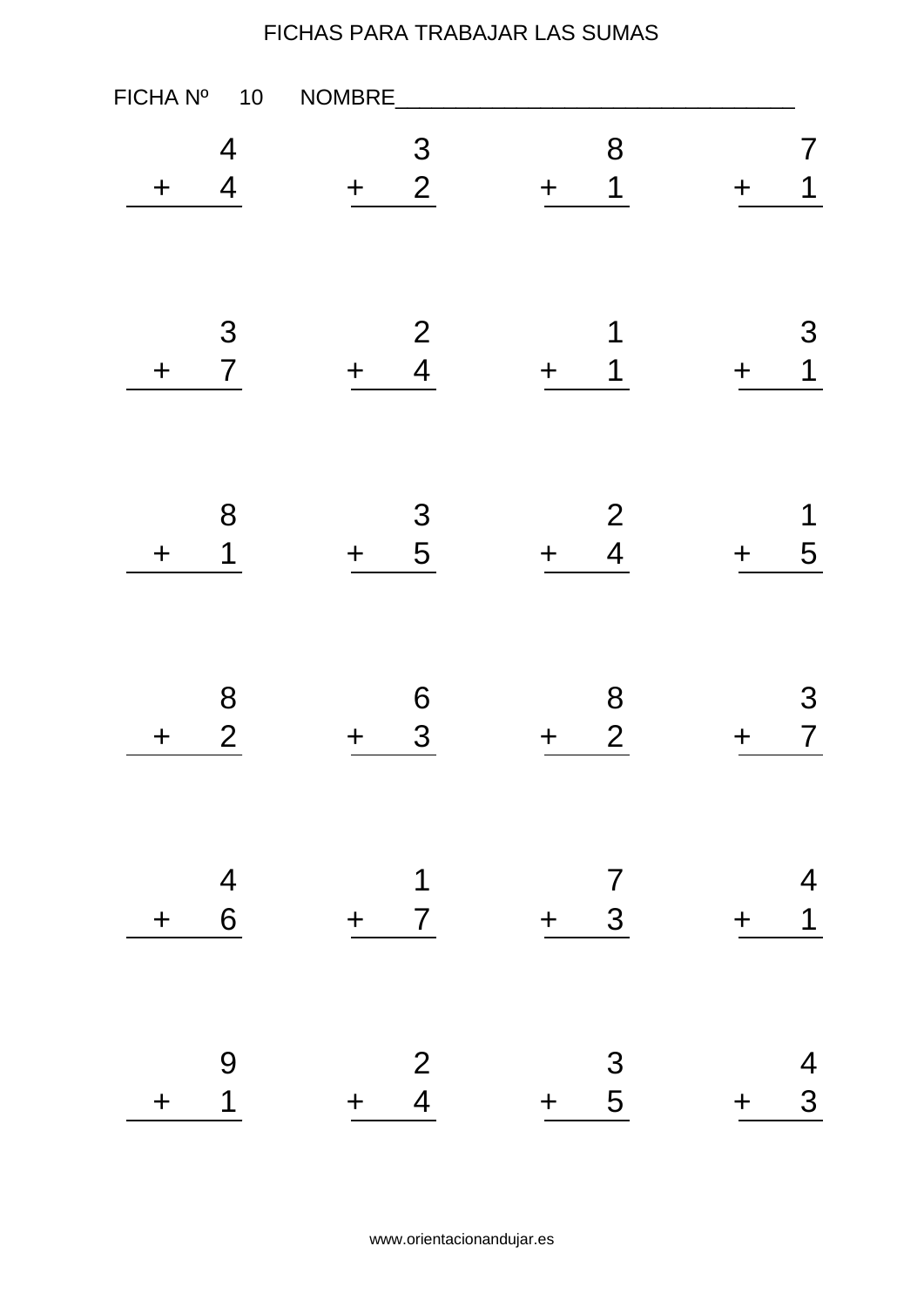| FICHA Nº    | 10                               | NOMBRE      |                                       |         |                                  |       |                                  |
|-------------|----------------------------------|-------------|---------------------------------------|---------|----------------------------------|-------|----------------------------------|
| $\mathbf +$ | 5<br>5                           | ╈           | 5<br>3                                | $\div$  | 5<br>$\overline{4}$              | ╈     | 5<br>5                           |
| $\mathbf +$ | 9<br>1                           | $\mathbf +$ | 9<br>1                                | $\div$  | 9<br>1                           |       | 5<br>$\mathbf 1$                 |
| $\mathbf +$ | $\overline{7}$<br>$\overline{2}$ | $\div$      | $\overline{2}$<br>6                   | ╈       | $\overline{4}$<br>$\overline{4}$ |       | 1<br>4                           |
| $\bm{+}$    | 3<br>$\overline{2}$              | ╈           | $\overline{2}$<br>1                   | ┿       | 3<br>$\overline{2}$              |       | $\overline{2}$<br>$\overline{2}$ |
| $\ddag$     | $\frac{2}{2}$                    | $+$         | 9<br>$\overline{1}$                   | $+$ $-$ | $\frac{4}{6}$                    | $\pm$ | 6<br>3                           |
| $\pm$       | 9<br>$\overline{1}$              | $+$         | $\begin{array}{c} 8 \\ 2 \end{array}$ | $+$     | $\overline{7}$<br>3 <sup>1</sup> | $+$   | 6<br>$\overline{4}$              |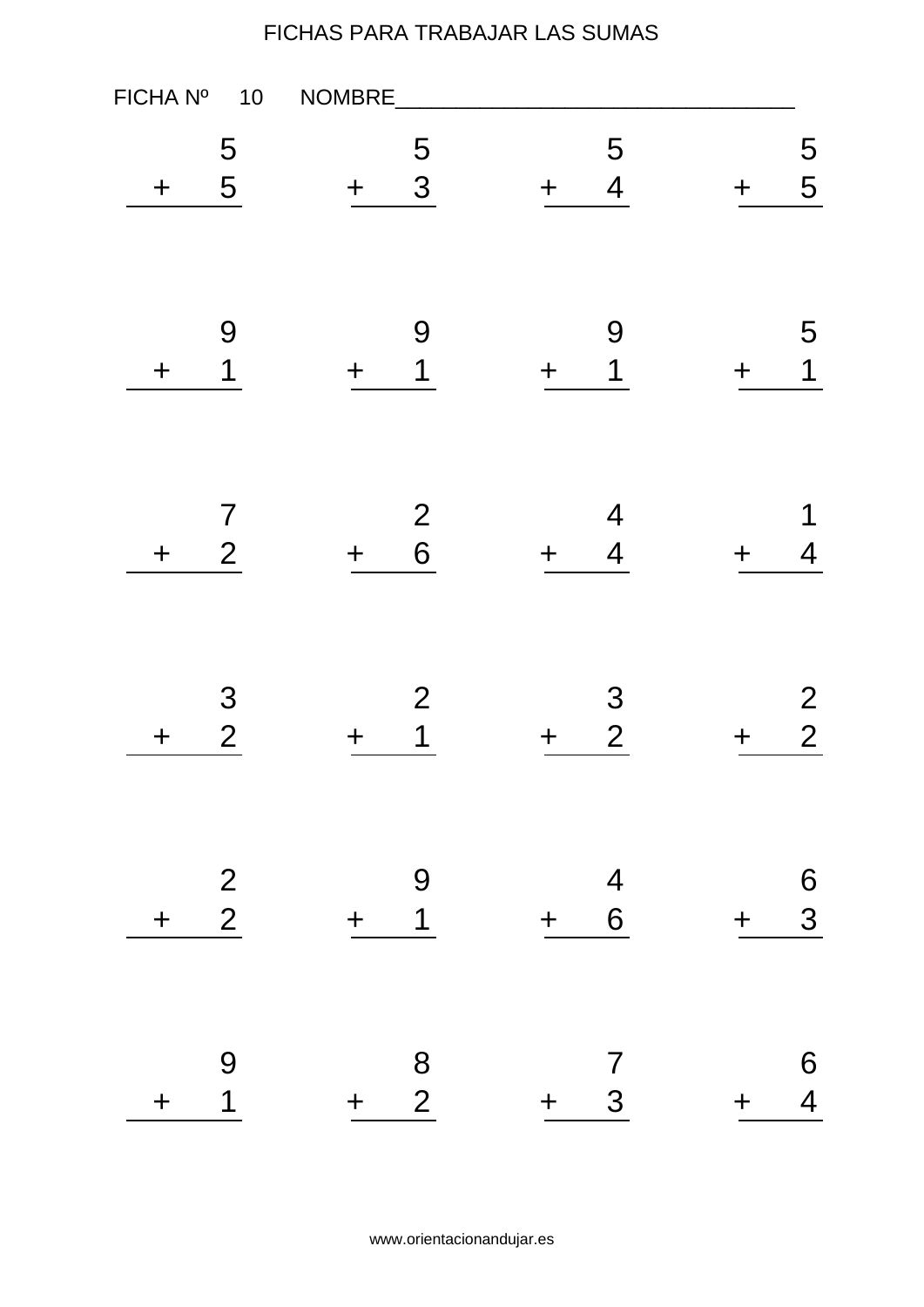| FICHA Nº                           | NOMBRE<br>10                |                                       |                                              |
|------------------------------------|-----------------------------|---------------------------------------|----------------------------------------------|
| 3<br>$\overline{7}$<br>$\mathbf +$ | 8<br>1<br>$\bm{+}$          | $\overline{7}$<br>3<br>$\div$         | 5<br>5                                       |
| 5<br>1<br>$\bm{+}$                 | 6<br>1<br>$\mathbf +$       | $\overline{7}$<br>$\overline{2}$<br>╈ | 9<br>1                                       |
| $\overline{4}$<br>6<br>$\mathbf +$ | $\mathbf{2}$<br>1<br>$\div$ | 5<br>1<br>╈                           | 5<br>3                                       |
| 8<br>$\overline{2}$<br>$\mathbf +$ | 6<br>$\overline{2}$<br>╈    | 9<br>1                                | $\overline{2}$<br>6                          |
| $\frac{3}{6}$<br>$\ddag$           | $\frac{3}{7}$<br>$+$        | $\mathbf 1$<br>6<br>$+$               | 1<br>$\overline{4}$<br>$+$                   |
| 8<br>1<br>$\pm$                    | $\frac{3}{5}$<br>$+$        | 6<br>3<br>$+$                         | $\begin{array}{c} 8 \\ 2 \end{array}$<br>$+$ |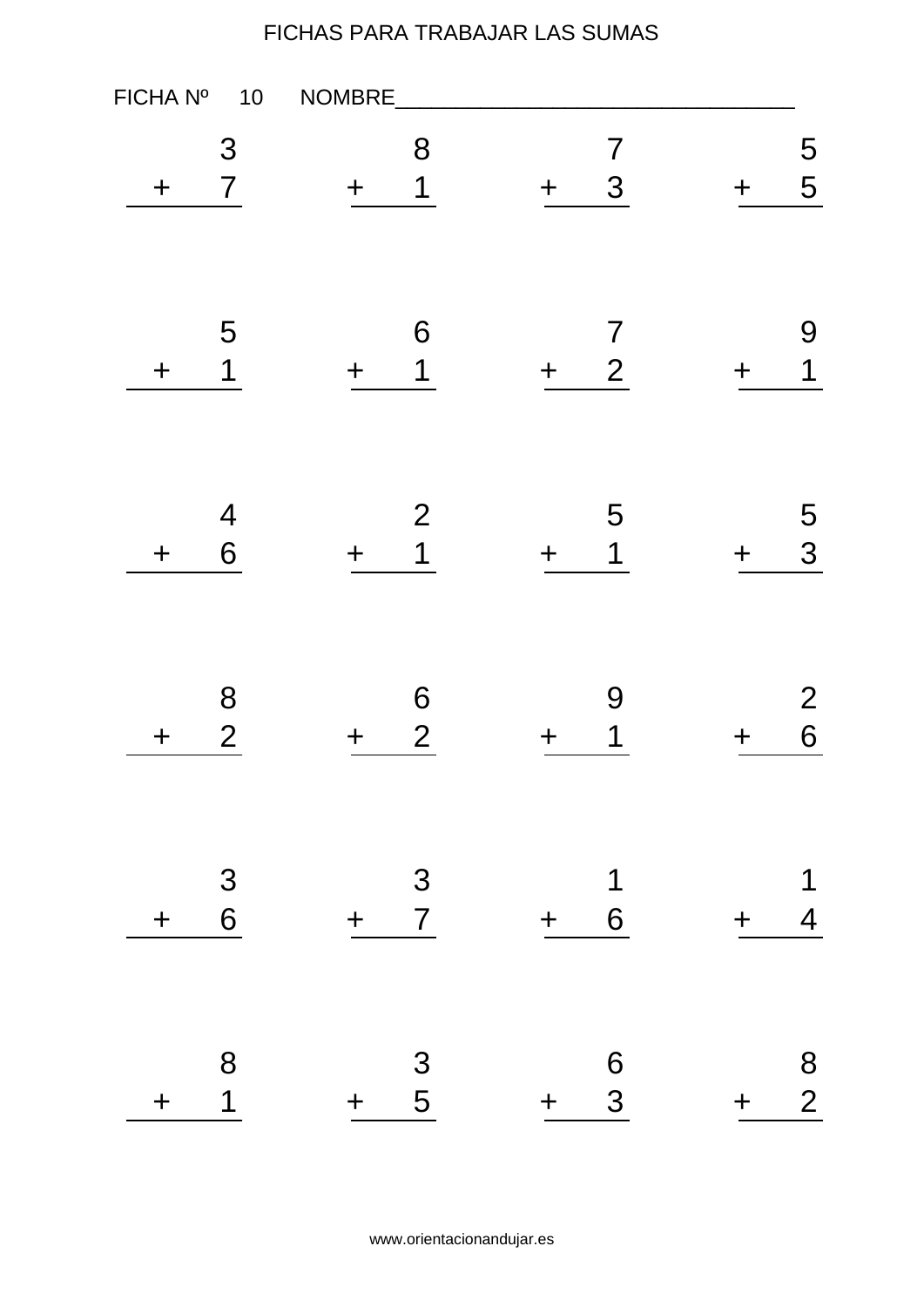| FICHA Nº                                               | NOMBRE<br>10                                 |                          |                                             |
|--------------------------------------------------------|----------------------------------------------|--------------------------|---------------------------------------------|
| 8<br>$\overline{2}$<br>$\mathbf +$                     | 3<br>$\overline{\mathcal{A}}$<br>╈           | $\overline{4}$<br>3<br>╋ | 4<br>3                                      |
| 8<br>1<br>$\bm{+}$                                     | 1<br>8<br>╈                                  | 1<br>$\overline{7}$<br>╈ | 9<br>1                                      |
| $\overline{\mathcal{A}}$<br>6<br>$\mathbf +$           | $\overline{\mathbf{c}}$<br>5<br>┿            | 4<br>$\overline{4}$      | 9<br>1                                      |
| $\overline{\mathcal{I}}$<br>$\overline{2}$<br>$\bm{+}$ | $\overline{4}$<br>6<br>╈                     | 1<br>4                   | 8<br>1                                      |
| $\overline{7}$<br>$\mathbf{3}$<br>$\pm$                | $\begin{array}{c} 2 \\ 5 \end{array}$<br>$+$ | $\frac{3}{6}$<br>$+$     | $\mathcal{S}_{\mathcal{S}}$<br>6<br>$\ddag$ |
| $\overline{7}$<br>$\overline{2}$<br>$+$                | 1<br>$\mathbf{3}$<br>$+$                     | $\frac{5}{2}$<br>$+$     | $\frac{5}{2}$<br>$+$ $-$                    |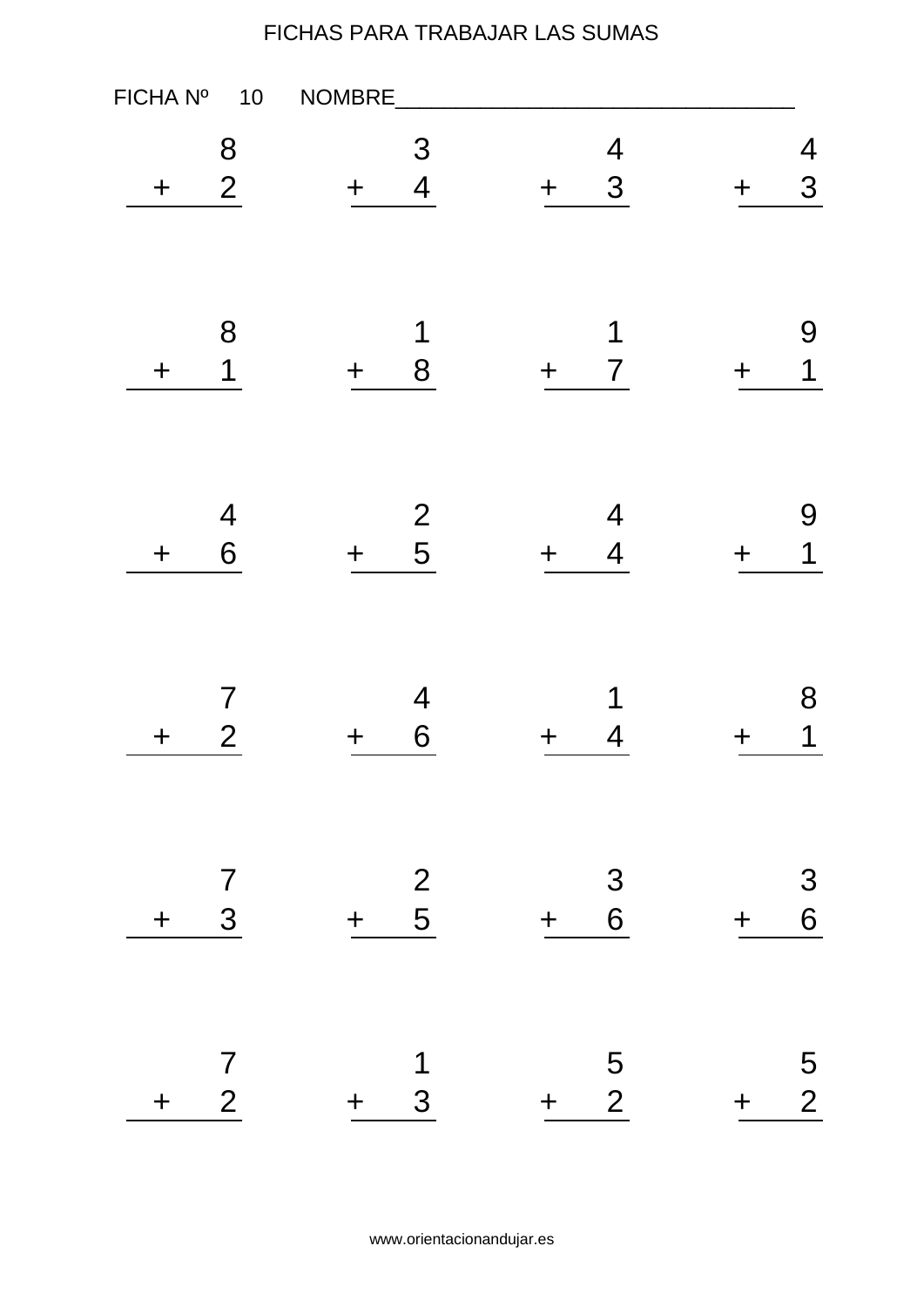| FICHA Nº<br>$10$                                     | NOMBRE                                  |                                         |                              |
|------------------------------------------------------|-----------------------------------------|-----------------------------------------|------------------------------|
| 5<br>1<br>$\div$                                     | 6<br>$\overline{2}$<br>$\div$           | 9<br>1<br>$\div$                        | 8<br>$\overline{2}$          |
| $\begin{array}{c} 2 \\ 6 \end{array}$<br>$\mathbf +$ | 1<br>8<br>$\bm{+}$                      | $\overline{\mathcal{A}}$<br>1<br>$\div$ | 1                            |
| $\overline{\mathcal{I}}$<br>3<br>$\mathbf +$         | 1<br>$\overline{2}$<br>$\div$           | 9<br>1<br>$\div$                        | $\sqrt{2}$<br>$\overline{2}$ |
| 3<br>3<br>$\mathbf +$                                | 6<br>3<br>╈                             | 9<br>1<br>╈                             | 2<br>1                       |
| $\frac{5}{3}$<br>$\pm$                               | $\overline{7}$<br>$\mathbf{3}$<br>$+$   | 3<br>$\overline{1}$<br>$+$              | 6<br>3<br>$+$                |
| 9<br>$\overline{\mathbf{1}}$<br>$\pm$                | $\overline{7}$<br>2 <sup>1</sup><br>$+$ | $\Theta$<br>$\overline{1}$<br>$+$       | 7<br>$\overline{2}$<br>$+$   |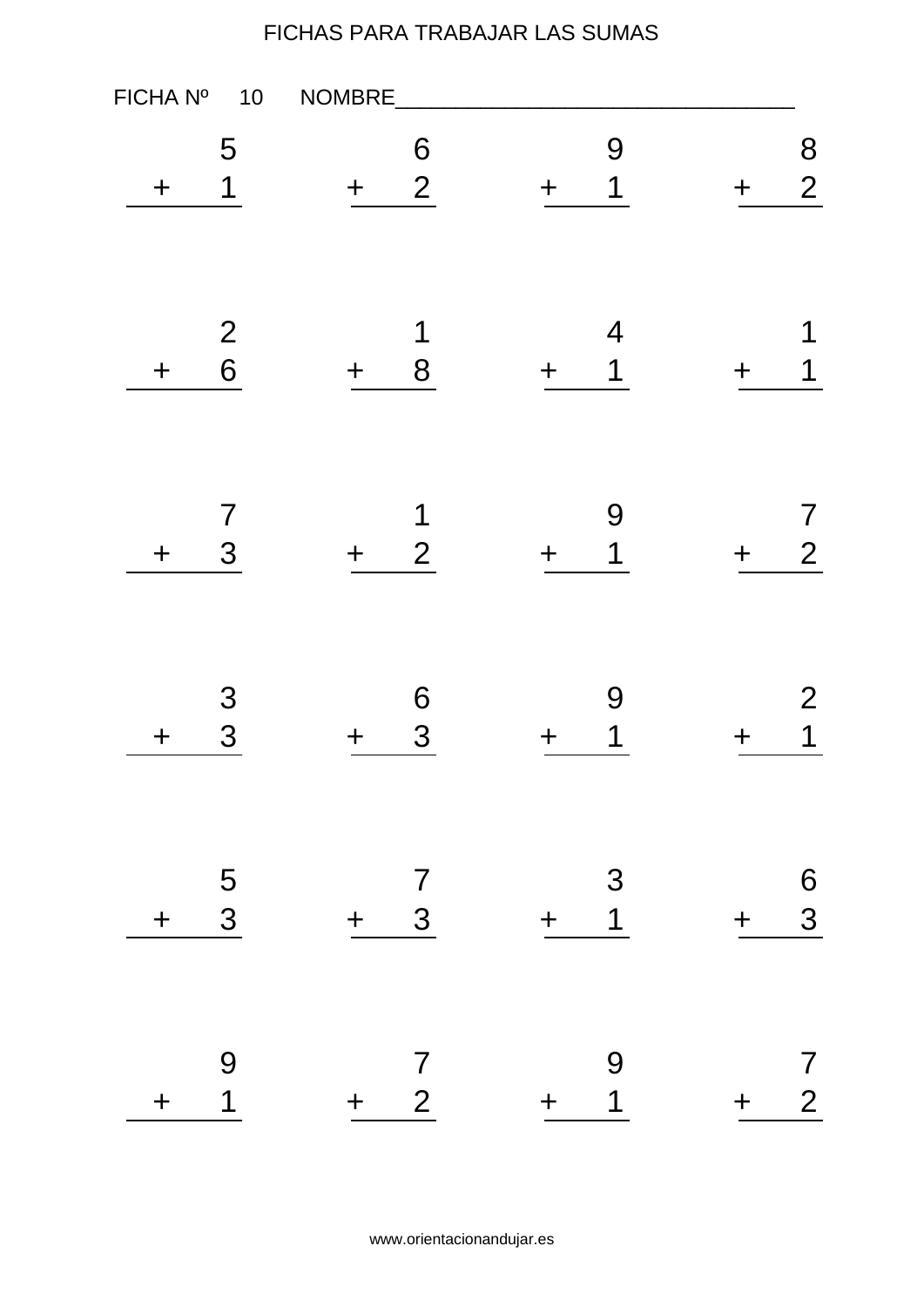| FICHA Nº<br>$10$                                 | NOMBRE                             |                                         |                               |
|--------------------------------------------------|------------------------------------|-----------------------------------------|-------------------------------|
| 7<br>1<br>$\mathbf +$                            | 1<br>8<br>$\mathbf +$              | $\overline{7}$<br>3<br>╈                | 9<br>$\overline{\mathbf{1}}$  |
| $\overline{4}$<br>6<br>$\mathbf +$               | 8<br>1<br>$\bm{+}$                 | 8<br>1<br>╋                             | 5<br>$\mathbf 1$              |
| 9<br>1<br>$\mathbf +$                            | $\overline{2}$<br>1<br>╋           | 1<br>6                                  | 6<br>$\overline{\mathcal{A}}$ |
| $\overline{4}$<br>6<br>$\bm{+}$                  | $\overline{\mathcal{I}}$<br>3<br>╈ | 9<br>1<br>╈                             | 5<br>1                        |
| $\begin{array}{c} 2 \\ 6 \end{array}$<br>$\ddag$ | $\overline{7}$<br>$+$ 1            | $\overline{7}$<br>$+ 2$                 | $\frac{2}{7}$<br>$+$          |
| 8<br>$\overline{\mathbf{1}}$<br>$\pm$            | $\overline{7}$<br>$+ 2$            | $\overline{\mathbf{1}}$<br>8<br>$+$ $-$ | $\mathfrak{S}$<br>3<br>$+$    |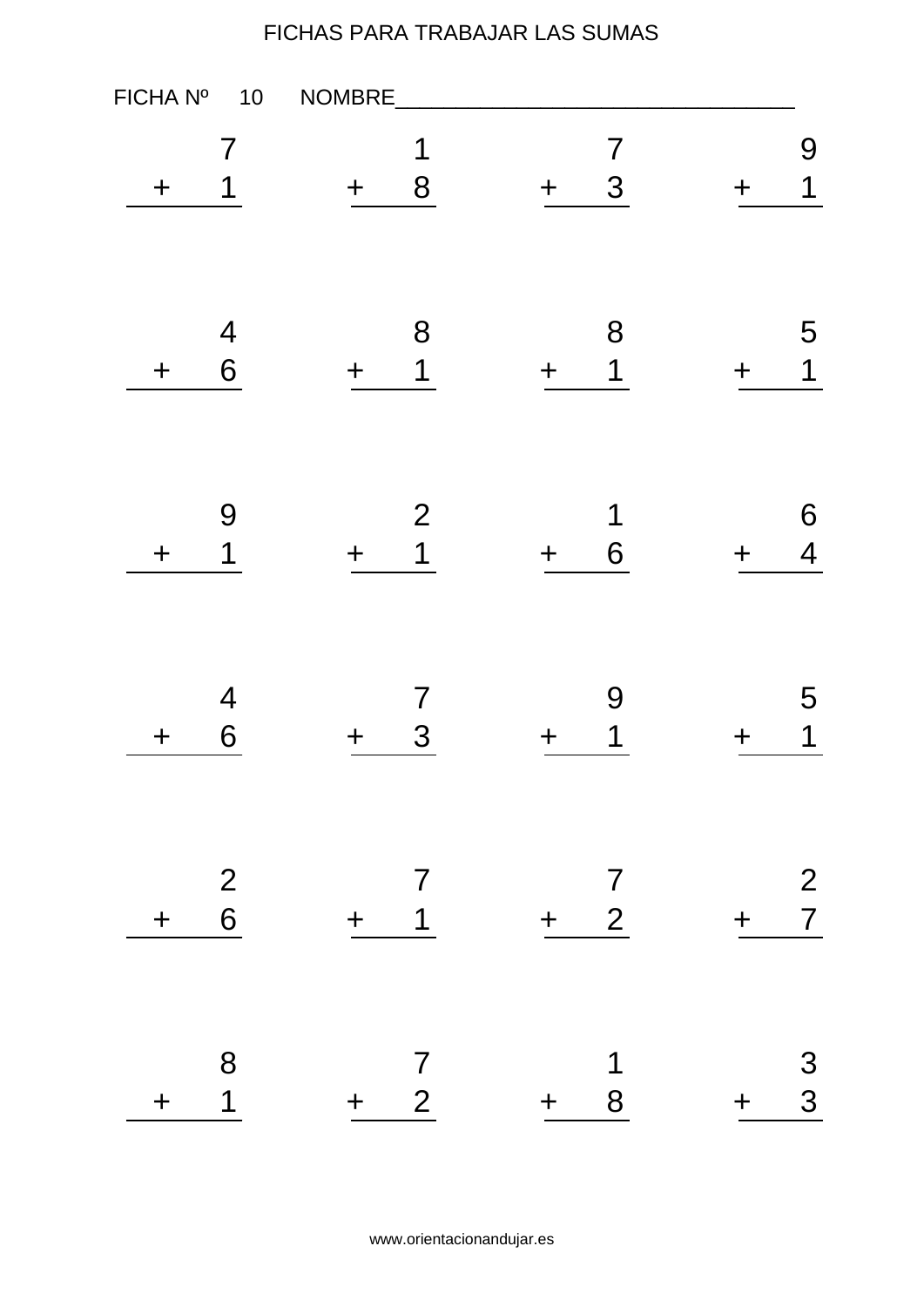| FICHA Nº<br>$10$                             | NOMBRE                                  |                                            |                            |
|----------------------------------------------|-----------------------------------------|--------------------------------------------|----------------------------|
| 1<br>3<br>$\mathbf +$                        | 7<br>3<br>$\mathbf +$                   | $\overline{4}$<br>$\overline{2}$<br>$\div$ | 6<br>$\overline{4}$        |
| 3<br>$\overline{\mathcal{A}}$<br>$\mathbf +$ | 8<br>1<br>$\mathbf +$                   | 8<br>1<br>$\div$                           | $\overline{2}$<br>3<br>┿   |
| $\overline{c}$<br>6<br>$\mathbf +$           | 9<br>1<br>$\div$                        | 7<br>$\overline{2}$<br>╋                   | 1                          |
| 2<br>8<br>$\bm{+}$                           | 4<br>3<br>╈                             | 8<br>1<br>┿                                | 4<br>$\overline{2}$        |
| $\frac{5}{3}$<br>$+$                         | $\overline{7}$<br>$+$ 1                 | $\overline{7}$<br>$+ 2$                    | $\frac{3}{3}$<br>$+$       |
| $6\phantom{1}6$<br>$\overline{1}$<br>$+$     | $\begin{array}{r} 4 \\ + 5 \end{array}$ | $\begin{array}{c} 7 \\ + 2 \end{array}$    | 9<br>$\overline{1}$<br>$+$ |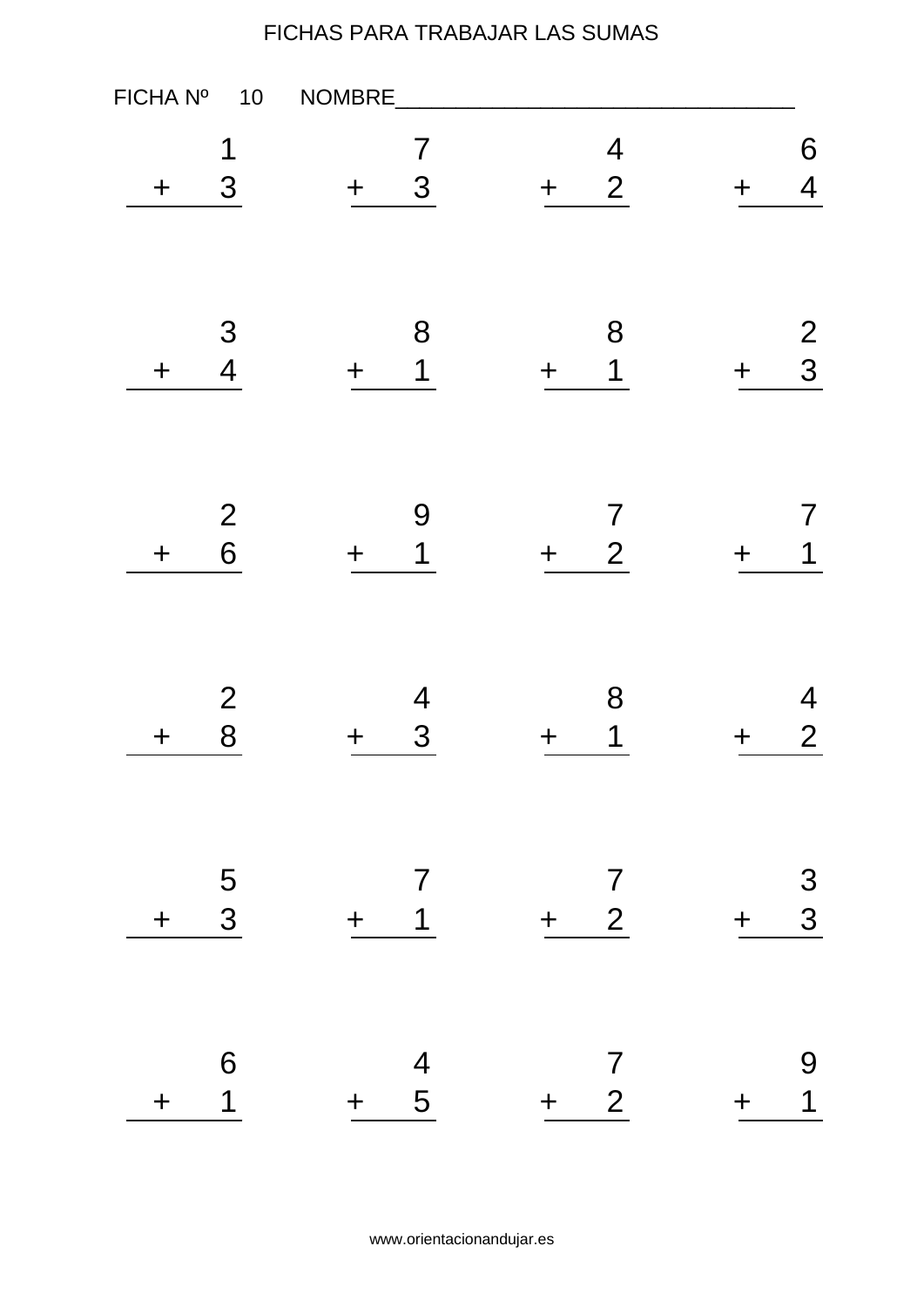| FICHA Nº    | $10$                                       | NOMBRE   |                                       |         |                                                      |            |                                       |
|-------------|--------------------------------------------|----------|---------------------------------------|---------|------------------------------------------------------|------------|---------------------------------------|
| $\ddag$     | 8<br>1                                     | ╈        | 6<br>1                                | $\div$  | 9<br>$\overline{1}$                                  |            | 1<br>6                                |
| $\mathbf +$ | $\overline{7}$<br>$\overline{2}$           | $\bm{+}$ | 5<br>5                                | ╋       | $\overline{\mathcal{A}}$<br>$\overline{\mathcal{A}}$ |            | 1<br>5                                |
| $\ddag$     | $\overline{\mathcal{I}}$<br>$\overline{2}$ | ╋        | 8<br>$\overline{2}$                   |         | 1<br>5                                               |            | 1<br>7                                |
| $\bm{+}$    | 3<br>$\overline{4}$                        | ╈        | 3<br>1                                | ╋       | 3<br>$\overline{2}$                                  |            | 9<br>1                                |
| $\ddag$     | 3<br>$\overline{\mathbf{1}}$               | $+$      | 6<br>$\overline{1}$                   | $+$     | $\frac{3}{2}$                                        | $\ddagger$ | $\begin{array}{c} 8 \\ 2 \end{array}$ |
| $\pm$       | 6<br>$\overline{4}$                        | $+$      | $\begin{array}{c} 2 \\ 8 \end{array}$ | $+$ $-$ | $\frac{3}{2}$                                        | $\pm$      | 7<br>$\overline{2}$                   |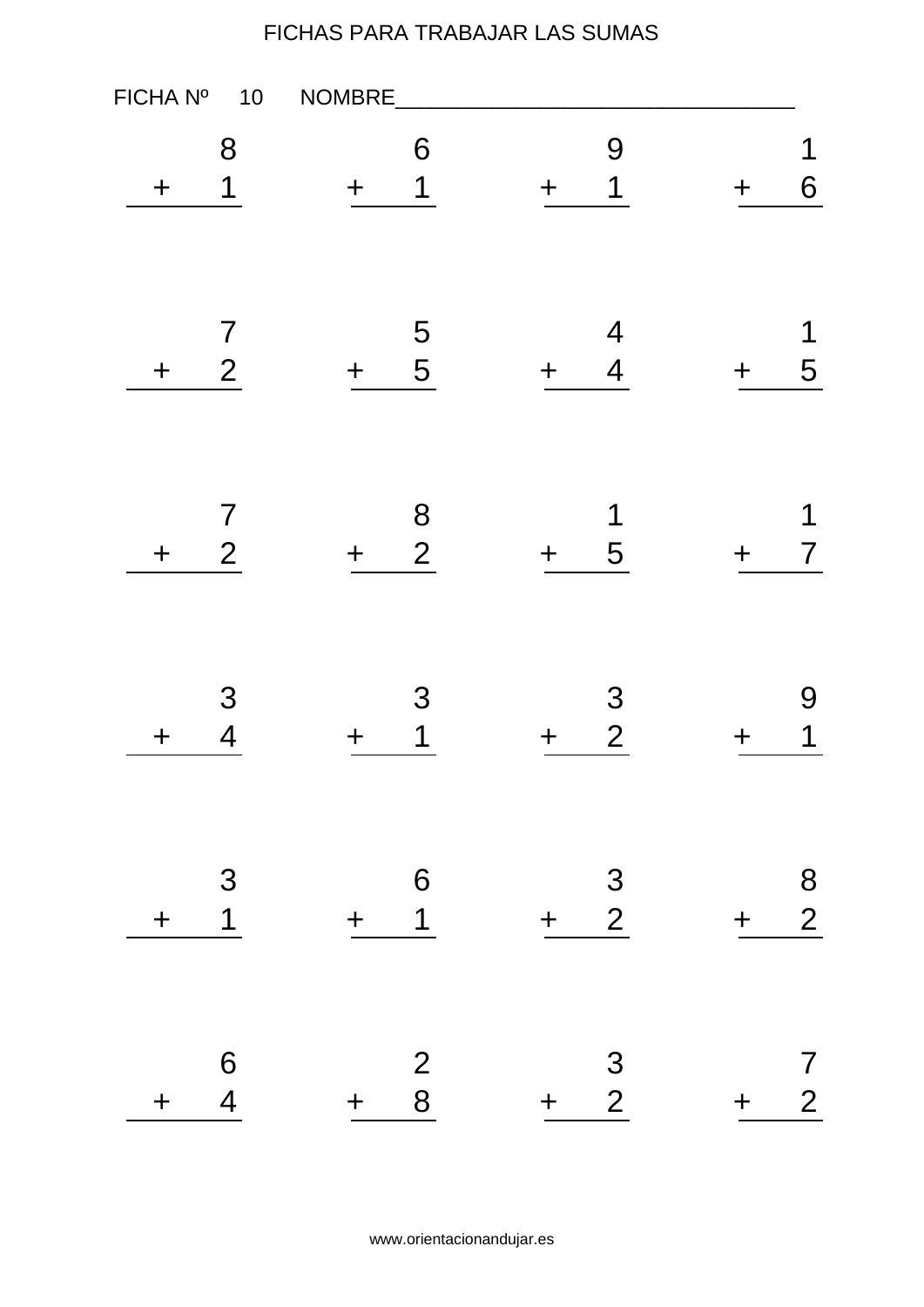| FICHA Nº<br>10                                         | NOMBRE                                |                                  |         |                                    |
|--------------------------------------------------------|---------------------------------------|----------------------------------|---------|------------------------------------|
| 5<br>$\overline{4}$<br>$\mathbf +$                     | 5<br>3<br>$\bm{+}$                    | 1<br>3<br>╋                      |         | 9<br>1                             |
| 3<br>6<br>$\bm{+}$                                     | 9<br>1<br>╈                           | 6<br>1<br>┿                      |         | $\boldsymbol{7}$<br>$\overline{2}$ |
| 5<br>5<br>$\mathbf +$                                  | 1<br>4<br>┿                           | $\overline{\mathcal{A}}$<br>3    |         | 4<br>4                             |
| $\overline{\mathcal{I}}$<br>$\overline{2}$<br>$\bm{+}$ | $\overline{4}$<br>3<br>╈              | 1<br>9                           |         | 9<br>1                             |
| $\frac{5}{3}$<br>$\pm$                                 | $\mathbf 1$<br>$6\overline{6}$<br>$+$ | $\overline{\mathbf{1}}$<br>$+ 2$ | $\pm$   | 5<br>5                             |
| 9<br>$\overline{1}$<br>$\pm$                           | 2<br>$\overline{7}$<br>$+$ $-$        | $\frac{5}{3}$<br>$+$ $-$         | $+$ $-$ | 4<br>3                             |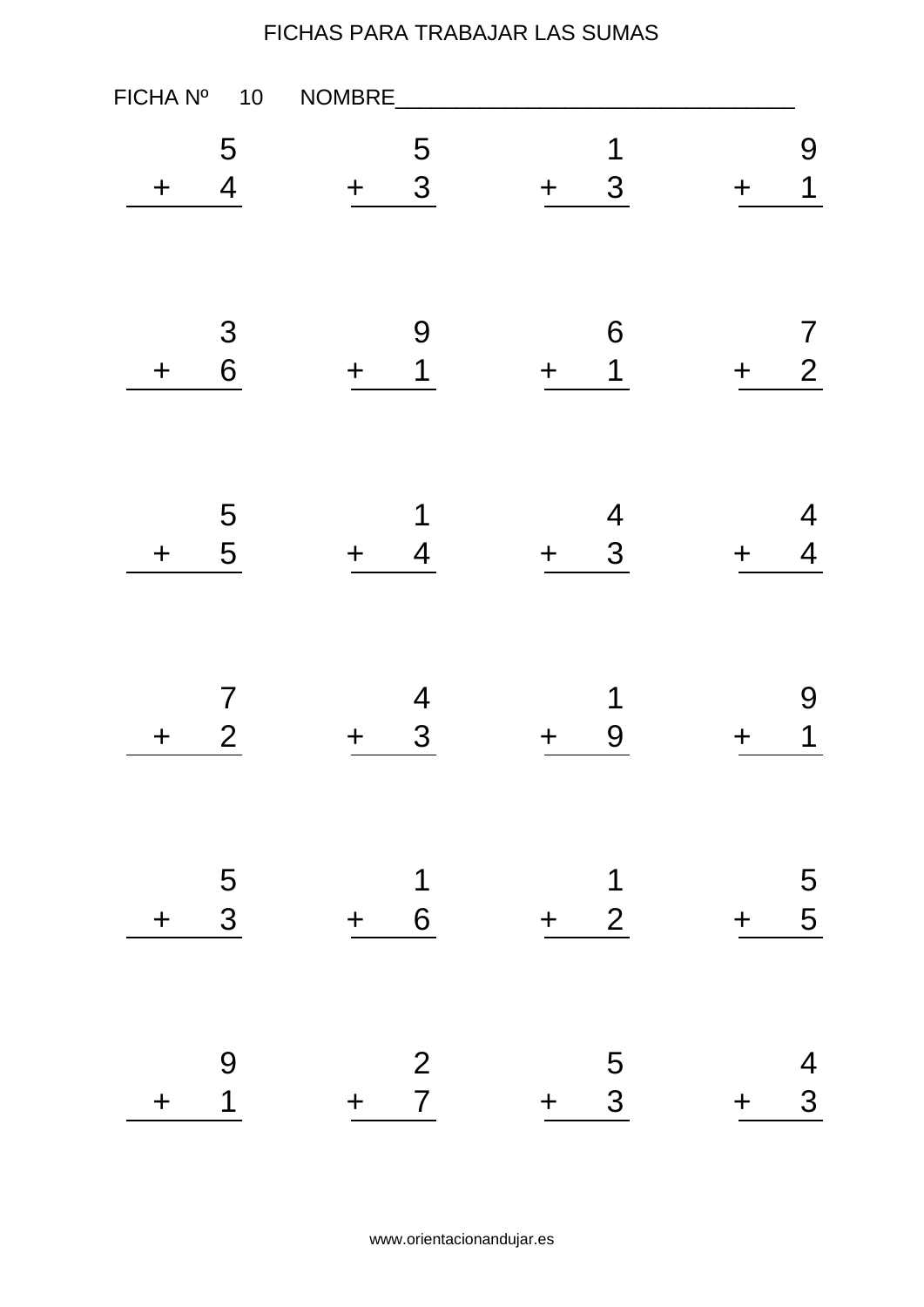| FICHA Nº<br>$10$                                 | NOMBRE                                       |                                                |                                             |
|--------------------------------------------------|----------------------------------------------|------------------------------------------------|---------------------------------------------|
| 6<br>$\overline{2}$<br>$\ddag$                   | 1<br>$\overline{4}$<br>╈                     | $\mathfrak{S}$<br>$\overline{2}$<br>$\div$     | 8<br>$\overline{2}$                         |
| 5<br>5<br>$\mathbf +$                            | 6<br>$\overline{\mathcal{A}}$<br>$\mathbf +$ | $\overline{2}$<br>$\overline{\mathbf{1}}$<br>╋ | 8<br>1                                      |
| 6<br>1<br>$\mathbf +$                            | 8<br>1<br>╈                                  | 9<br>1                                         | 6<br>3                                      |
| 2<br>3<br>$\bm{+}$                               | 9<br>1<br>╈                                  | 5<br>$\overline{\mathcal{A}}$<br>╈             | 7<br>$\overline{2}$                         |
| $\begin{array}{c} 2 \\ 6 \end{array}$<br>$\ddag$ | $\overline{2}$<br>$\overline{1}$<br>$+$      | $\frac{5}{5}$<br>$+$                           | 9<br>$\overline{\mathbf{1}}$<br>$\mathbf +$ |
| 1<br>$\overline{7}$<br>$\mathbf +$               | 5<br>$\overline{\mathbf{1}}$<br>$+$          | $\begin{array}{c} 2 \\ 8 \end{array}$<br>$+$   | $\mathfrak{S}$<br>3<br>$\pm$                |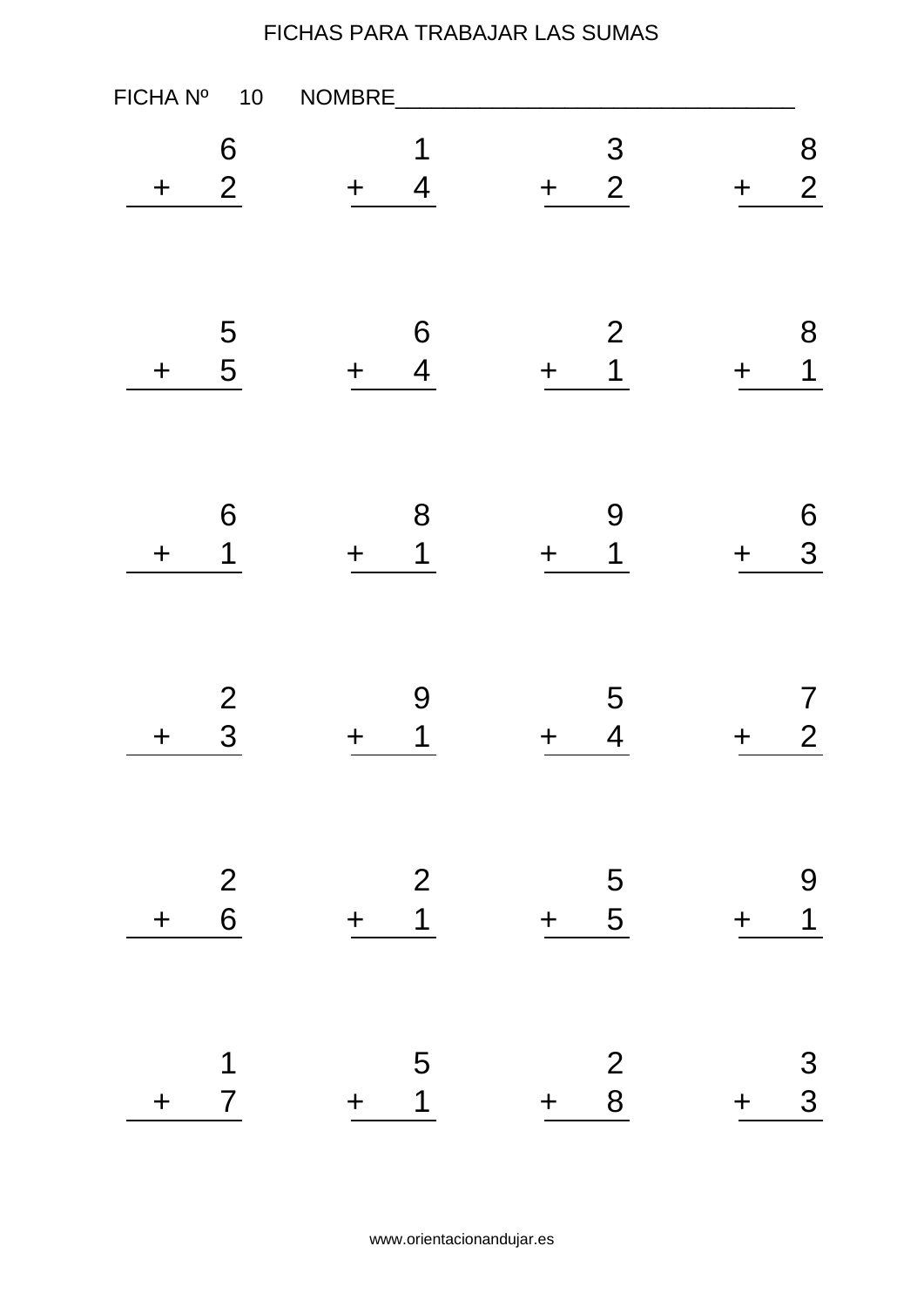| FICHA Nº         | $10$                                       | NOMBRE      |                     |        |                               |             |                               |
|------------------|--------------------------------------------|-------------|---------------------|--------|-------------------------------|-------------|-------------------------------|
| $\ddag$          | 6<br>1                                     | $\div$      | 1<br>$\overline{7}$ | $\div$ | 3<br>$\overline{7}$           |             | 9<br>1                        |
| $\boldsymbol{+}$ | $\overline{7}$<br>$\overline{2}$           | $\mathbf +$ | 8<br>2              | $\div$ | $\overline{\mathcal{A}}$<br>6 |             | 1<br>1                        |
| $\mathbf +$      | $\overline{\mathcal{A}}$<br>$\overline{2}$ | ╋           | 8<br>$\overline{2}$ |        | 5<br>$\overline{2}$           |             | 6<br>$\overline{\mathcal{A}}$ |
| $\bm{+}$         | $\overline{4}$<br>4                        | ╈           | 3<br>$\overline{4}$ | ╈      | $\overline{2}$<br>8           |             | 3<br>3                        |
| $\ddag$          | $\begin{array}{c}\n3 \\ 5\n\end{array}$    | $+$         | 8<br>$\overline{1}$ | $+$    | 9<br>$\overline{1}$           | $\pm$       | 1<br>8                        |
| $\pm$            | $\overline{7}$<br>$\overline{2}$           | $+$         | 8<br>$\overline{2}$ | $+$    | $\frac{5}{2}$                 | $\mathbf +$ | 8<br>$\overline{1}$           |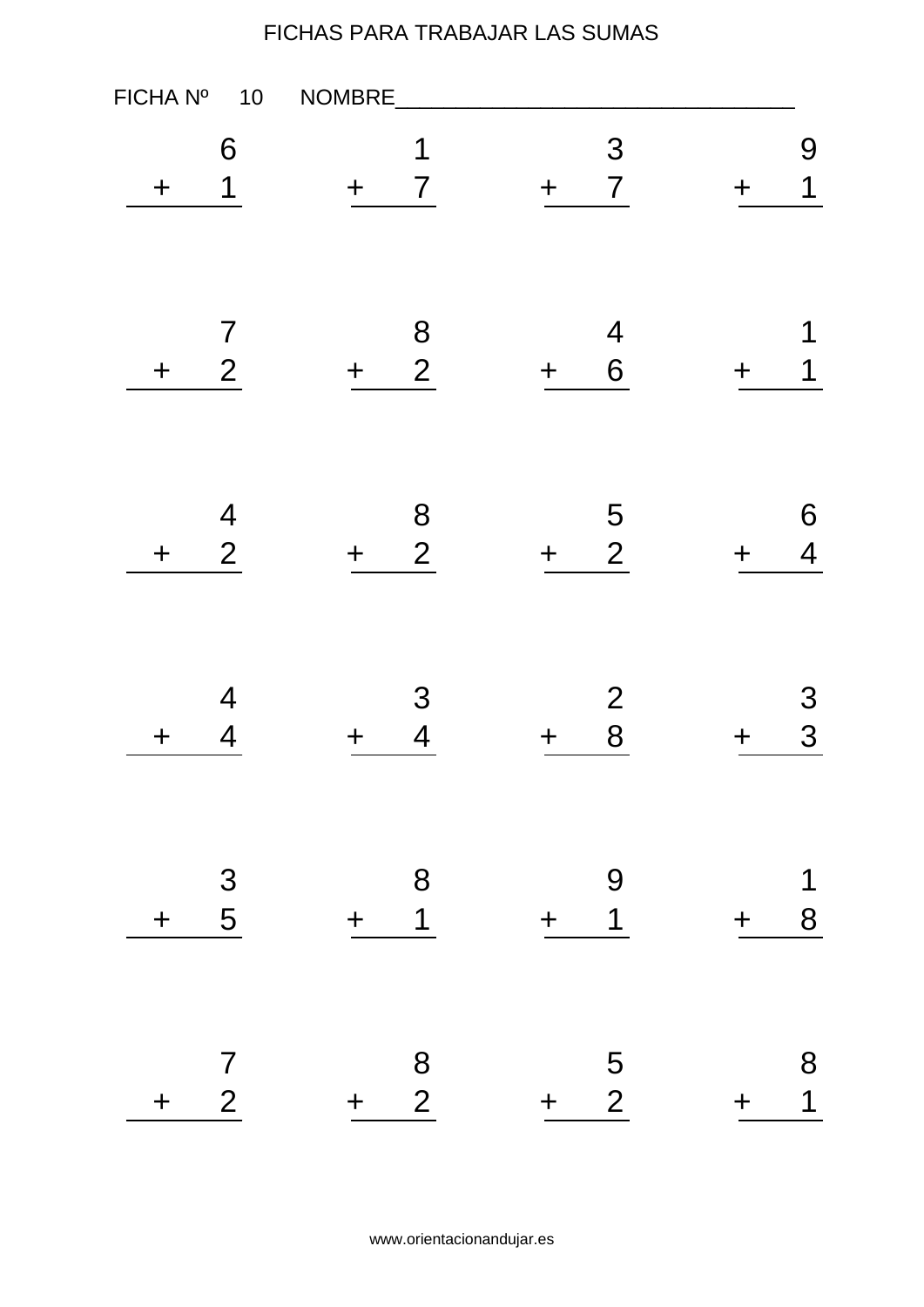| FICHA Nº                 | 10                           | NOMBRE                                  |                                       |        |                               |     |                     |
|--------------------------|------------------------------|-----------------------------------------|---------------------------------------|--------|-------------------------------|-----|---------------------|
| $\mathbf +$              | 3<br>$\overline{7}$          | $\mathbf +$                             | 5<br>5                                | $\div$ | 1<br>9                        | ╋   | 6<br>$\mathbf 1$    |
| $\mathbf +$              | $\frac{2}{3}$                | $\mathbf +$                             | $\begin{array}{c} 8 \\ 2 \end{array}$ | $\div$ | 1<br>$\overline{2}$           |     | 5<br>$\mathbf 1$    |
| $\ddag$                  | 8<br>$\overline{\mathbf{1}}$ | $\div$                                  | 5<br>$\overline{2}$                   | ╋      | 6<br>$\overline{\mathcal{A}}$ |     | $\overline{2}$<br>8 |
| $\bm{+}$                 | 3<br>$\overline{2}$          | ╈                                       | 4<br>1                                | ┿      | 7<br>3                        |     | 2<br>1              |
| $\overline{7}$<br>$\div$ | $3\overline{3}$              | $\begin{array}{c} 5 \\ + 4 \end{array}$ |                                       | $+$    | $\frac{7}{2}$                 | $+$ | 7<br>3              |
| $\overline{4}$<br>$+$    | 1                            | $+$                                     | 9<br>$\overline{1}$                   | $+$    | $\frac{5}{3}$                 | $+$ | $\frac{3}{3}$       |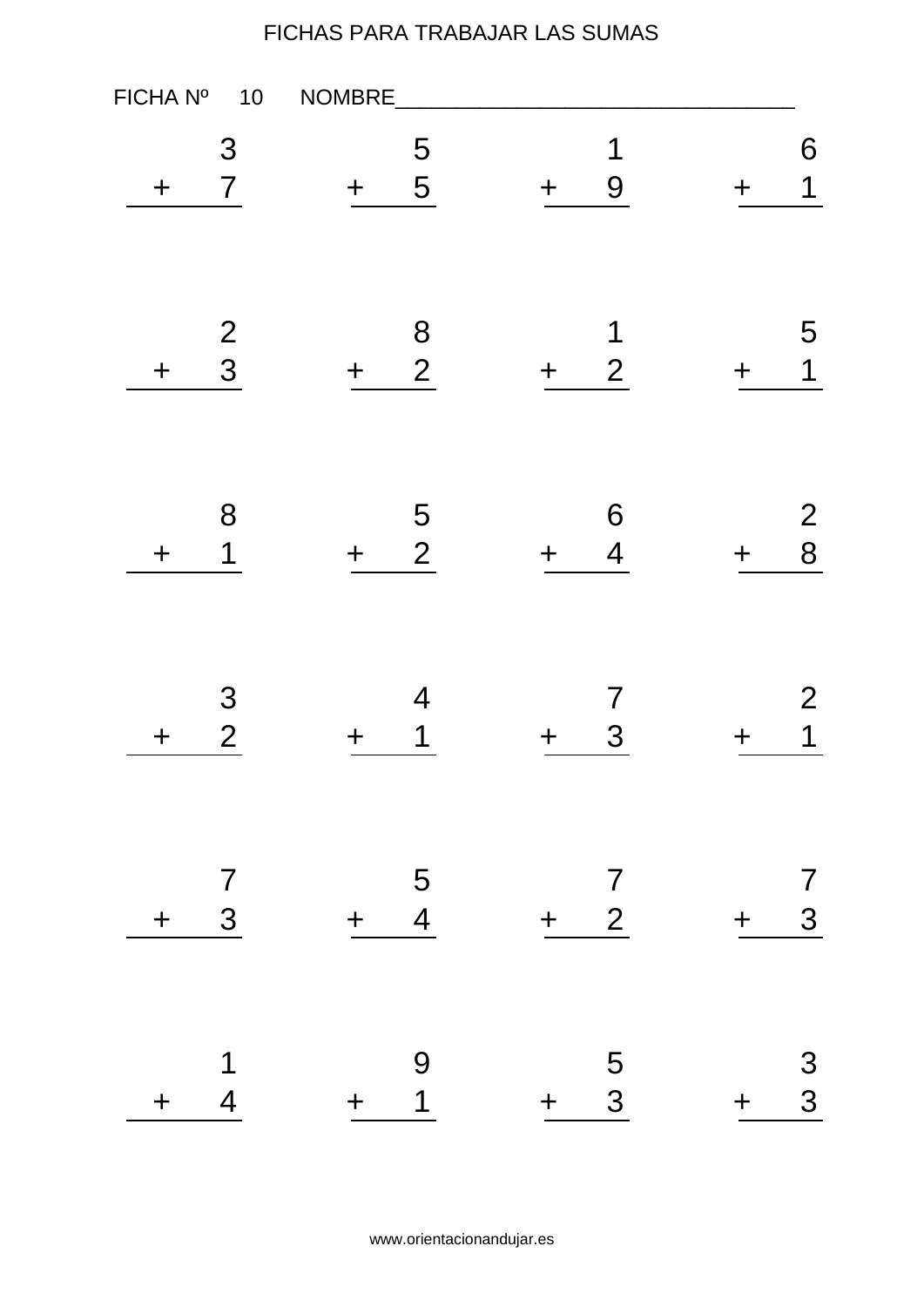| FICHA Nº    | $10$                               | NOMBRE      |                                       |        |                                       |       |                               |
|-------------|------------------------------------|-------------|---------------------------------------|--------|---------------------------------------|-------|-------------------------------|
| $\ddag$     | 5<br>$\overline{4}$                | ╈           | 5<br>$\overline{\mathcal{A}}$         | $\div$ | $\mathfrak{S}$<br>5                   |       | 4<br>$\overline{\mathcal{A}}$ |
| $\mathbf +$ | 5<br>5                             | $\mathbf +$ | 5<br>5                                | ╋      | 8<br>$\mathbf 1$                      |       | $\sqrt{2}$<br>1               |
| $\mathbf +$ | 9<br>1                             | ╈           | 1<br>$\overline{7}$                   | ╋      | 9<br>1                                |       | 1<br>5                        |
| $\mathbf +$ | 5<br>5                             | ╈           | 2<br>5                                | ╋      | 6<br>$\overline{\mathcal{A}}$         |       | 9<br>1                        |
| $\pm$       | $\boldsymbol{6}$<br>$\overline{4}$ | $+$         | $\begin{array}{c} 6 \\ 3 \end{array}$ | $+$    | $\begin{array}{c} 6 \\ 1 \end{array}$ | $+$   | 1<br>5                        |
| $\pm$       | $\overline{5}$<br>$\overline{3}$   | $+$         | 3<br>$\overline{1}$                   | $+$    | $\frac{3}{4}$                         | $\pm$ | 8<br>$\overline{\mathbf{1}}$  |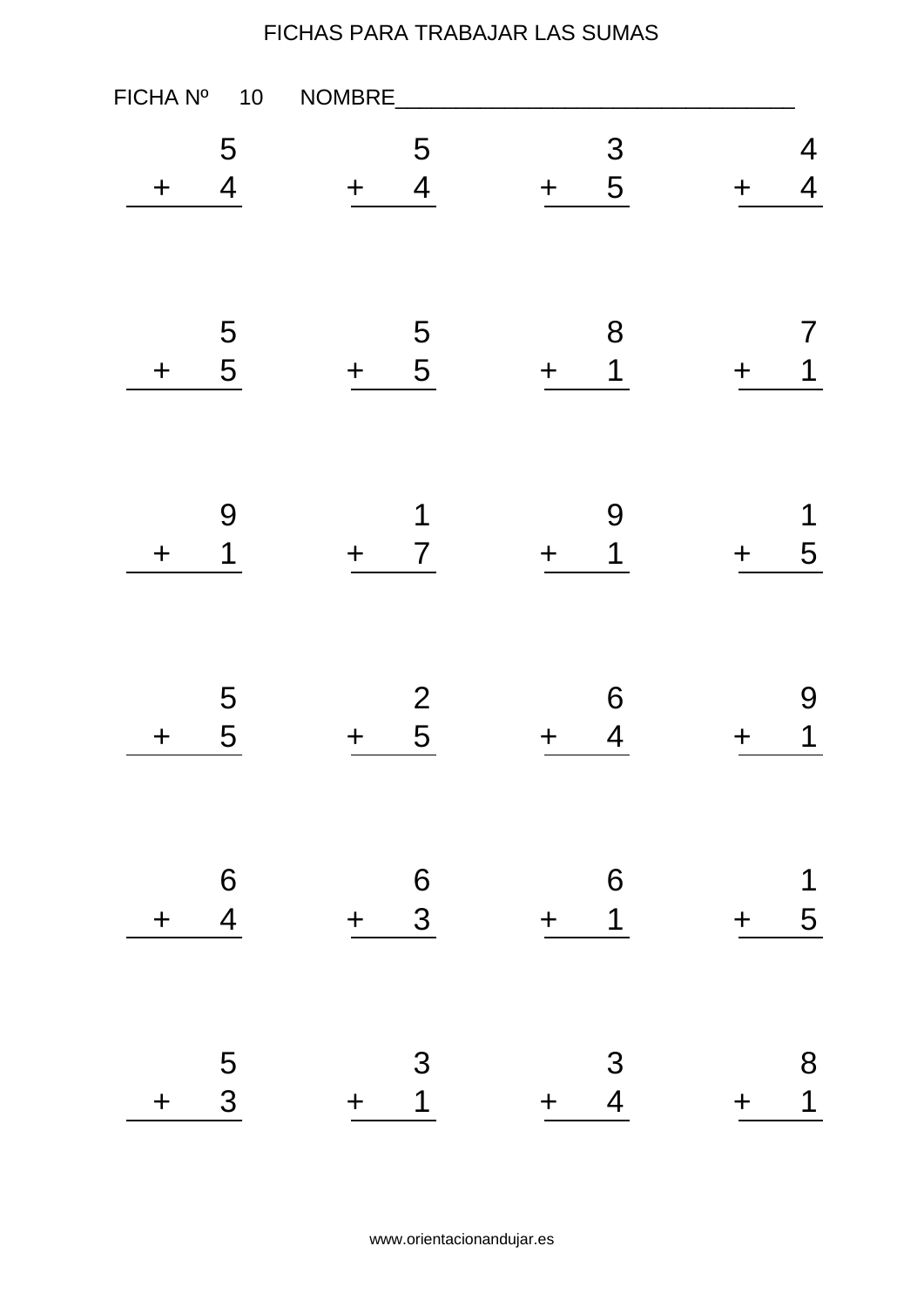| FICHA Nº    | NOMBRE                     |                                |                                         |                                  |     |                                  |
|-------------|----------------------------|--------------------------------|-----------------------------------------|----------------------------------|-----|----------------------------------|
| ╈           | 5<br>2                     | 5<br>1                         | $\div$                                  | $\overline{2}$<br>$\overline{4}$ |     | 4<br>5                           |
| $\div$      | $\overline{4}$<br>6<br>╈   | 3<br>$\overline{7}$            | $\div$                                  | $\boldsymbol{6}$<br>3            |     | 3<br>3                           |
| $\mathbf +$ | 6<br>1<br>$\div$           | 5<br>5                         | $\mathbf +$                             | 8<br>$\overline{2}$              | ╈   | 3<br>5                           |
| ╈           | $\overline{2}$<br>1        | 1<br>$\overline{2}$            | ╈                                       | 6<br>3                           |     | 8<br>1                           |
| $\pm$       | 5<br>$\overline{4}$<br>$+$ | $\overline{7}$<br>$\mathbf{3}$ | $\begin{array}{r} 2 \\ + 4 \end{array}$ |                                  | $+$ | $\frac{2}{2}$                    |
| $\ddag$     | $\frac{4}{5}$<br>$+$       | 8<br>$\overline{1}$            | $+$                                     | 8<br>$\overline{1}$              | $+$ | $\overline{4}$<br>$\overline{4}$ |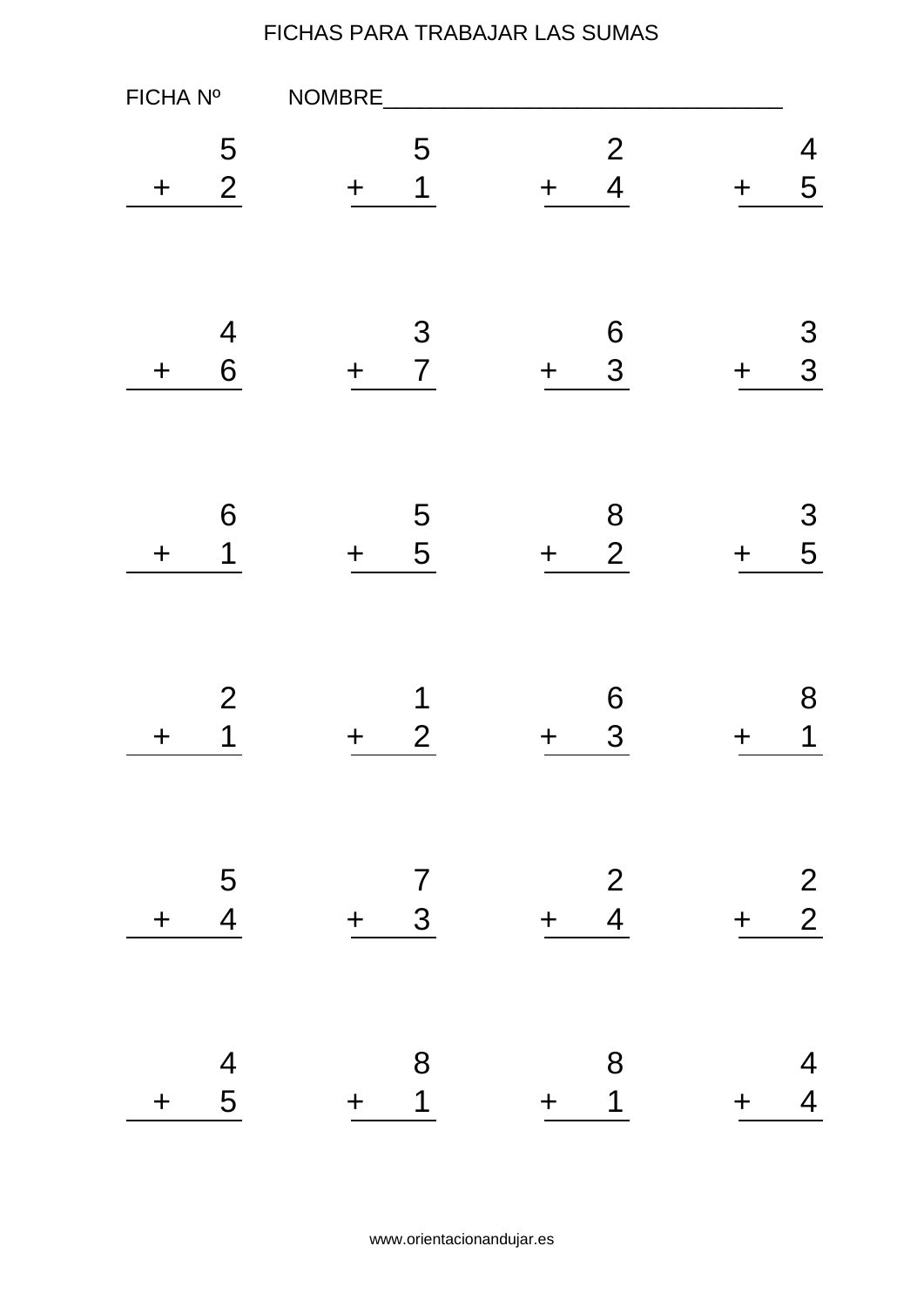| FICHA Nº    |                     | NOMBRE                                       |                                          |             |                     |
|-------------|---------------------|----------------------------------------------|------------------------------------------|-------------|---------------------|
| $\mathbf +$ | $\overline{2}$<br>5 | 7<br>1                                       | $\mathbf{2}$<br>$\overline{7}$<br>$\div$ |             | 4<br>1              |
| $\mathbf +$ | 9<br>1              | 8<br>1                                       | 8<br>1<br>$\div$                         |             | 6<br>$\overline{4}$ |
| $\div$      | 1<br>1              | 5<br>5<br>$\div$                             | 8<br>$\overline{2}$<br>$\div$            |             | 8<br>1              |
| ┿           | 4<br>4              | 9<br>1                                       | 7<br>╋                                   |             | 6<br>4              |
| $\ddag$     | 8<br>$\overline{1}$ | $\frac{4}{3}$<br>$+$                         | 5<br>$\overline{1}$<br>$+$               | $+$         | 8<br>$\overline{1}$ |
| $\ddag$     | $\overline{5}$<br>3 | $\begin{array}{c} 3 \\ 3 \end{array}$<br>$+$ | 6<br>$\overline{\mathbf{1}}$<br>$+$      | $\mathbf +$ | 6<br>$\overline{1}$ |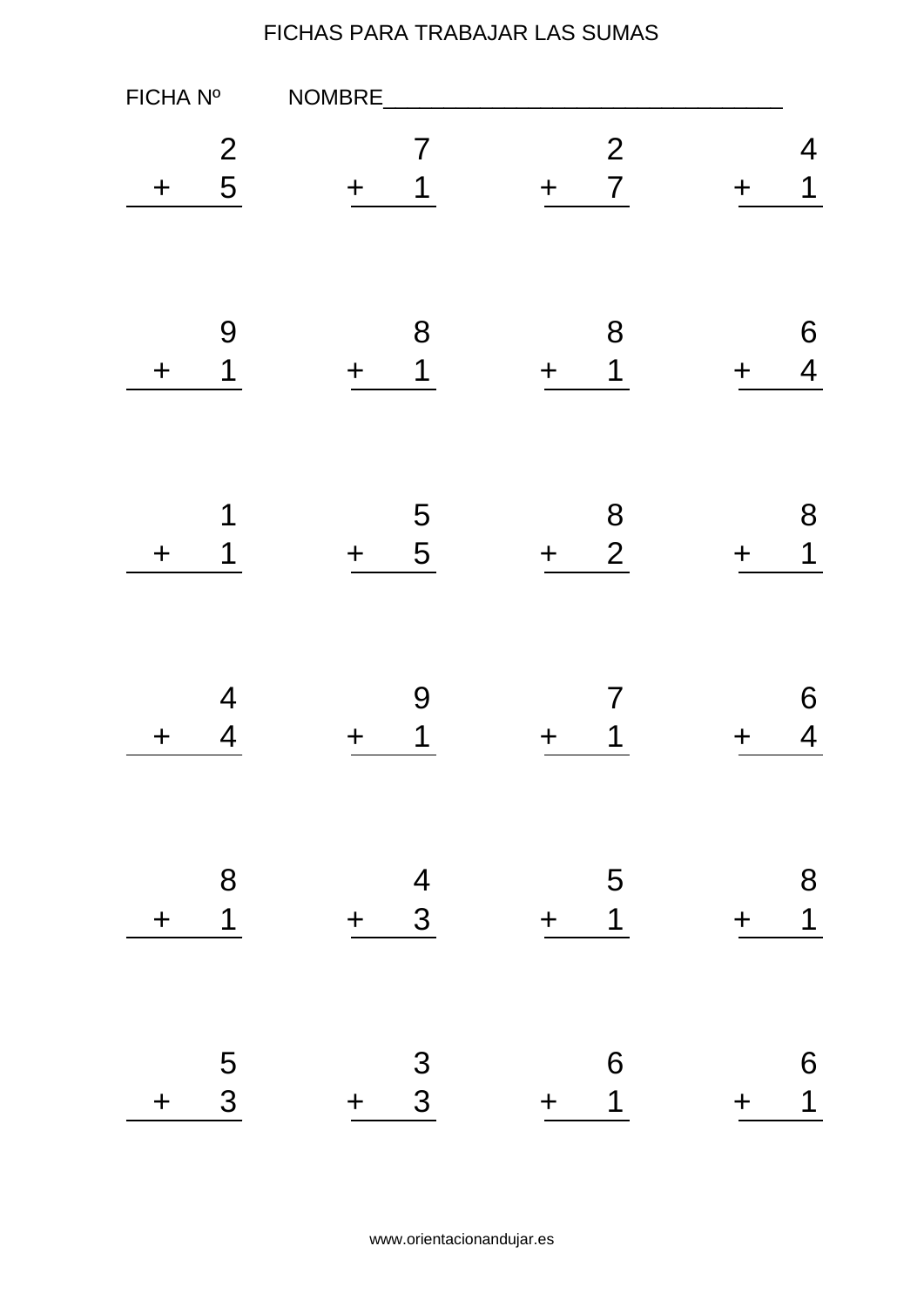| FICHA Nº    |                     | NOMBRE                                  |                                                      |                        |
|-------------|---------------------|-----------------------------------------|------------------------------------------------------|------------------------|
| $\mathbf +$ | 1<br>8              | 7<br>1                                  | $\overline{\mathcal{A}}$<br>$\overline{2}$<br>$\div$ | 3<br>$\overline{2}$    |
| $\div$      | 6<br>1              | 5<br>$\overline{\mathcal{A}}$<br>$\div$ | 5<br>3<br>$\div$                                     | 1<br>4                 |
| $\mathbf +$ | 5<br>5              | 5<br>5<br>$\div$                        | 3<br>6<br>$\div$                                     | 5<br>$\overline{4}$    |
| $\bm{+}$    | 3<br>$\overline{7}$ | 4<br>$\overline{2}$                     | 5<br>1<br>╈                                          | 9<br>1                 |
| $\div$      | $\frac{3}{3}$       | $\frac{6}{4}$<br>$+$                    | 9<br>$\overline{1}$<br>$+$                           | $\frac{3}{3}$<br>$\pm$ |
| $\div$      | 2<br>$\overline{1}$ | $\frac{4}{2}$<br>$\ddagger$             | 3 <sup>1</sup><br>$\overline{7}$<br>$+$              | 1<br>$\mathbf +$       |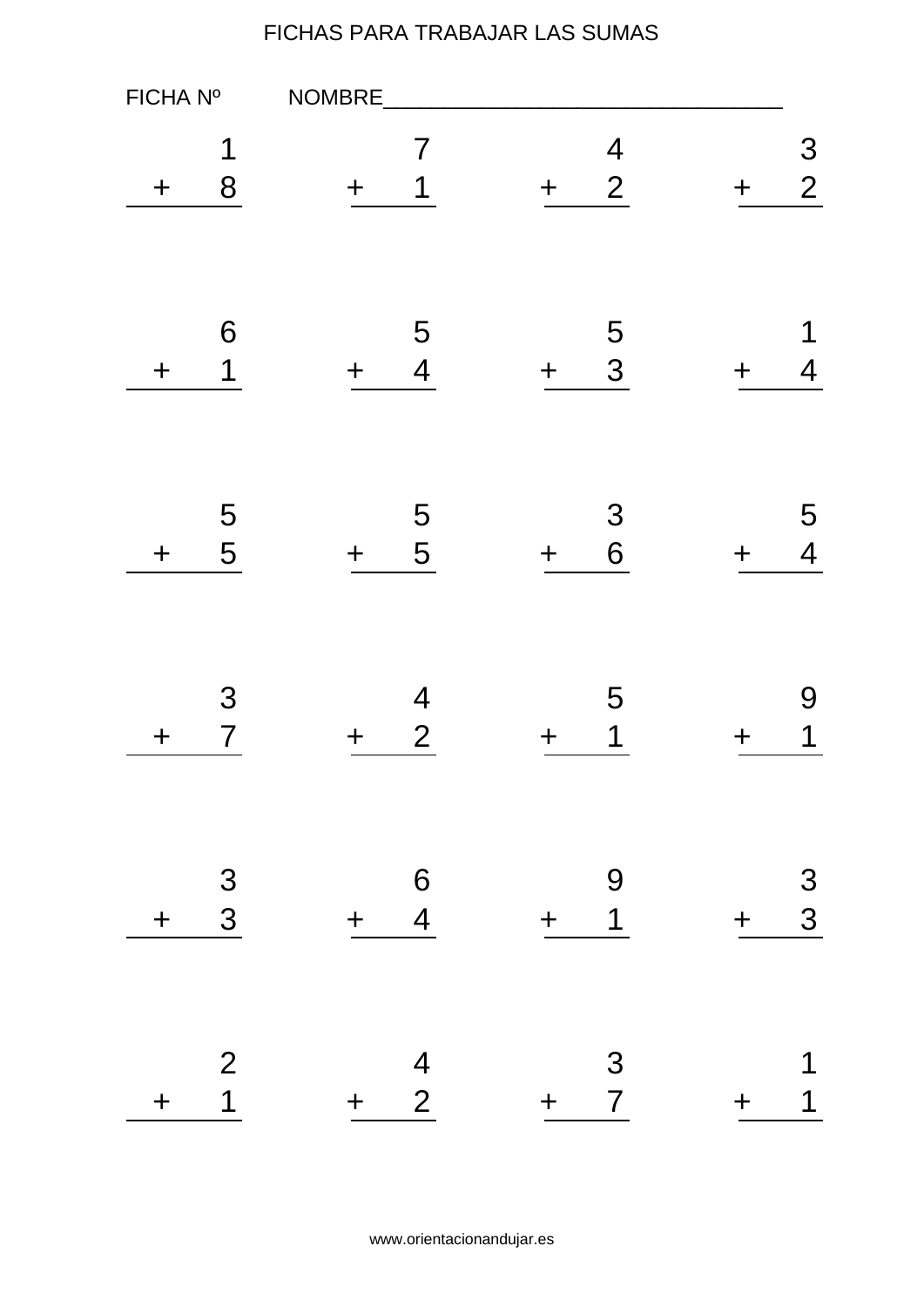| FICHA Nº    |                     | NOMBRE                                  |                                          |       |                     |
|-------------|---------------------|-----------------------------------------|------------------------------------------|-------|---------------------|
| ╈           | 5<br>1              | 7<br>1                                  | 6<br>3<br>$\div$                         |       | 7<br>3              |
| $\div$      | 2<br>3              | 5<br>$\overline{4}$                     | 6<br>$\overline{4}$<br>$\div$            |       | 9<br>1              |
| $\mathbf +$ | 8<br>$\overline{2}$ | $\overline{4}$<br>3<br>╈                | 9<br>1<br>$\div$                         |       | $\overline{2}$<br>5 |
| ╈           | 5<br>$\overline{2}$ | 9<br>1                                  | 1<br>7<br>╈                              |       | $\overline{2}$<br>5 |
| $+$         | 5<br>$\overline{2}$ | $\overline{1}$<br>$+ 7$                 | $\overline{7}$<br>$2\overline{)}$<br>$+$ | $+$   | $\overline{4}$<br>5 |
| $\ddag$     | 6<br>3              | $\overline{5}$<br>$\overline{4}$<br>$+$ | $\frac{6}{2}$<br>$+$                     | $\pm$ | $\frac{6}{2}$       |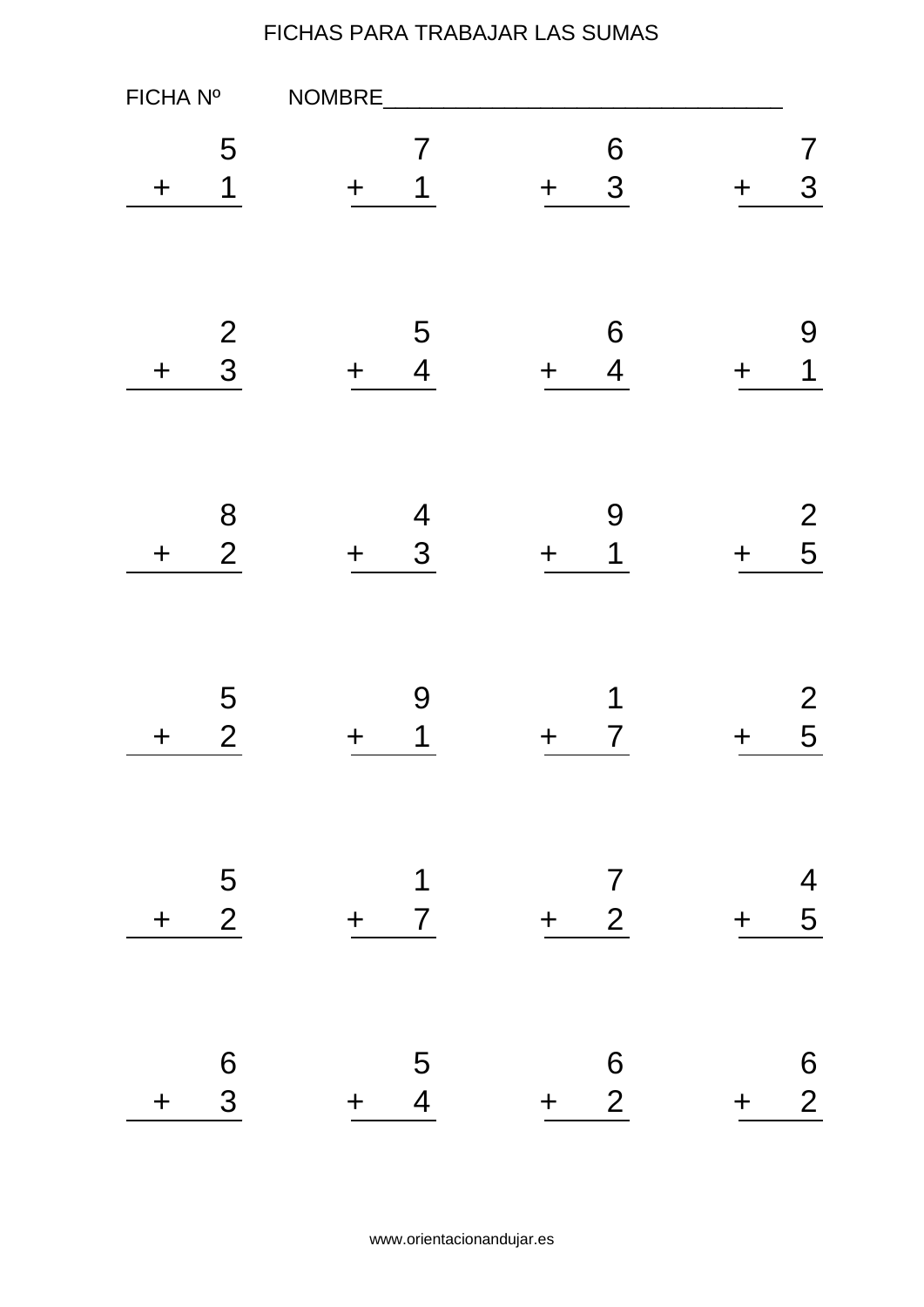| FICHA Nº    |                              | NOMBRE                                  |                                              |       |                                       |
|-------------|------------------------------|-----------------------------------------|----------------------------------------------|-------|---------------------------------------|
| ╈           | 6<br>1                       | 6<br>3                                  | 3<br>1<br>$\div$                             |       | 1<br>1                                |
| $\div$      | $\overline{4}$<br>6          | $\mathbf{2}$<br>$\overline{4}$<br>╈     | 2<br>8<br>$\div$                             | ╋     | 6<br>$\overline{2}$                   |
| $\mathbf +$ | 9<br>1                       | $\overline{\mathcal{A}}$<br>3<br>$\div$ | 8<br>1<br>$\mathbf +$                        | ┿     | $\mathcal I$<br>$\overline{2}$        |
| ┿           | 5<br>3                       | 3<br>3                                  | 8<br>1                                       |       | 1<br>$\overline{2}$                   |
| $\ddag$     | $\overline{\mathbf{1}}$<br>5 | $\overline{6}$<br>$+ 1$                 | $\begin{array}{cc} & 4 \\ + & 3 \end{array}$ | $+$   | $\begin{array}{c} 8 \\ 2 \end{array}$ |
| $\div$      | $\overline{7}$<br>3          | 8<br>$\overline{1}$<br>$+$              | 1<br>7 <sup>7</sup><br>$+$ $-$               | $\pm$ | 9<br>$\overline{1}$                   |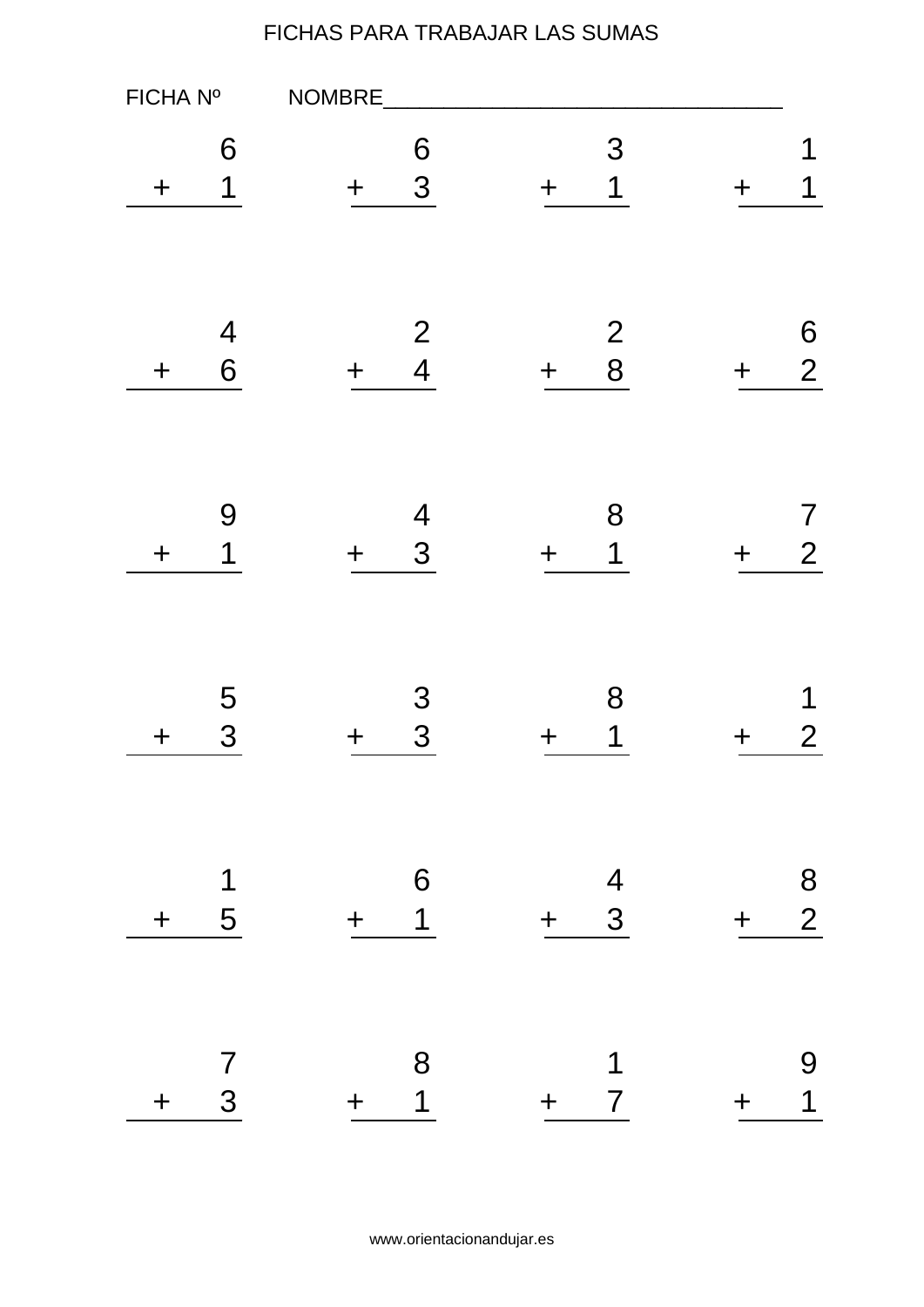| FICHA Nº    |                                  | NOMBRE                                       |          |                                              |     |                                  |
|-------------|----------------------------------|----------------------------------------------|----------|----------------------------------------------|-----|----------------------------------|
| ╈           | $\overline{2}$<br>1              | 3<br>6<br>$\div$                             | $\bm{+}$ | $\frac{2}{3}$                                |     | 3<br>3                           |
| $\mathbf +$ | $\overline{7}$<br>3              | 9<br>1                                       | $\div$   | 6<br>$\overline{2}$                          |     | $\overline{2}$<br>8              |
| $\mathbf +$ | $\overline{4}$<br>6              | $\mathbf{2}$<br>$\overline{7}$<br>$\div$     | $\div$   | 3<br>$\overline{7}$                          | ╈   | 4<br>$\overline{2}$              |
| ╈           | 8<br>$\overline{2}$              | 8<br>$\overline{2}$                          | ╋        | 7<br>$\overline{2}$                          |     | $\overline{2}$<br>$\overline{2}$ |
| $\div$      | $\overline{7}$<br>$\overline{1}$ | $\begin{array}{cc} & 5 \\ + & 4 \end{array}$ |          | $\begin{array}{cc} & 4 \\ + & 6 \end{array}$ | $+$ | 6<br>3                           |
| $+$         | $\frac{4}{2}$                    | $\begin{array}{c}\n6 \\ + 2\n\end{array}$    |          | $\begin{array}{r} 4 \\ + 6 \end{array}$      | $+$ | 1                                |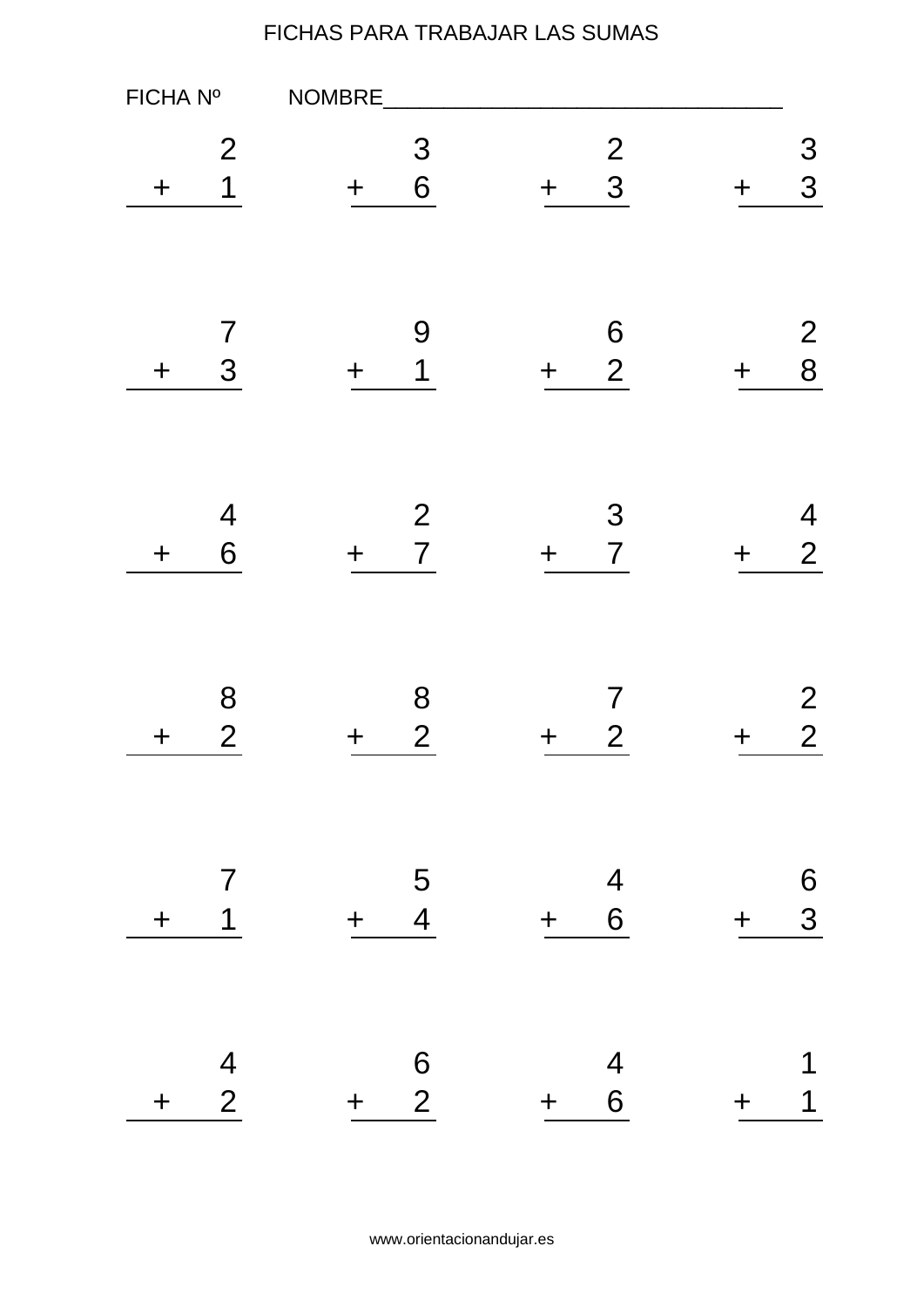| FICHA Nº    |                                  | NOMBRE                                |                                                      |       |                                       |
|-------------|----------------------------------|---------------------------------------|------------------------------------------------------|-------|---------------------------------------|
| ╈           | $\overline{2}$<br>3              | 7<br>3<br>$\div$                      | 8<br>2<br>$\mathbf +$                                |       | 6<br>$\overline{2}$                   |
| $\mathbf +$ | $\mathbf{2}$<br>$\overline{7}$   | 6<br>3<br>╈                           | $\begin{array}{c} 2 \\ 8 \end{array}$<br>$\mathbf +$ |       | 8<br>1                                |
| $\div$      | $\frac{2}{2}$                    | 9<br>1<br>╋                           | 6<br>$\mathbf 1$<br>$\div$                           |       | $\overline{2}$                        |
| ┿           | 6<br>3                           | 7<br>1                                | 1<br>7<br>┿                                          |       | 4<br>6                                |
| $\pm$       | $\frac{5}{5}$                    | 9<br>$\overline{1}$<br>$+$            | $\frac{2}{2}$<br>$+$                                 | $\pm$ | $\begin{array}{c} 8 \\ 2 \end{array}$ |
| $\pm$       | $\overline{7}$<br>$\overline{2}$ | $\overline{5}$<br>$\mathbf{3}$<br>$+$ | $\boldsymbol{6}$<br>$\overline{3}$<br>$+$            | $\pm$ | 6<br>$\overline{4}$                   |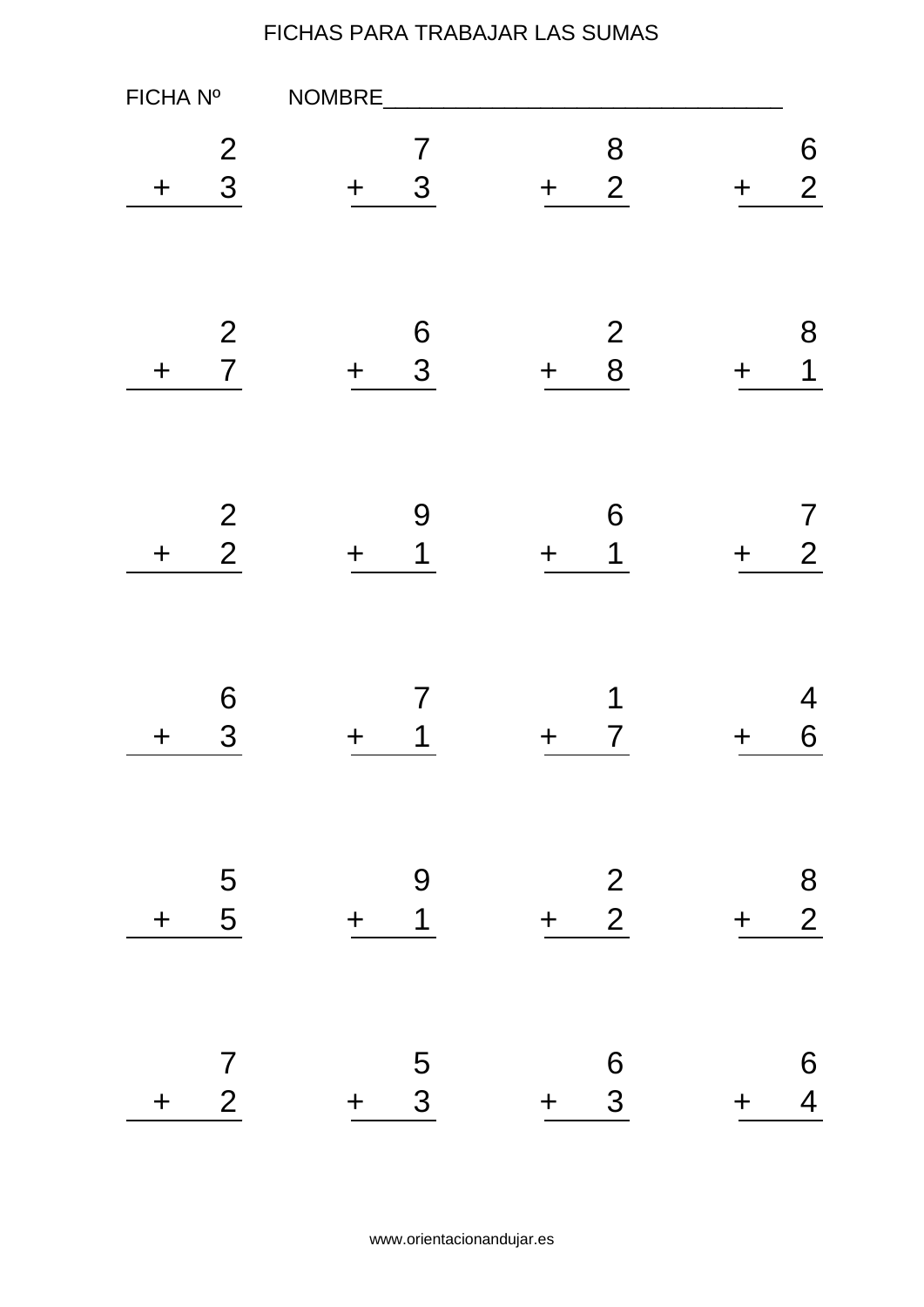| FICHA Nº    |                                            | NOMBRE                                       |                                              |                                  |
|-------------|--------------------------------------------|----------------------------------------------|----------------------------------------------|----------------------------------|
| ╈           | 9<br>1                                     | 3<br>3                                       | $\overline{4}$<br>3<br>$\mathbf +$           | 5<br>$\overline{2}$              |
| ╈           | 1<br>3                                     | 2<br>8                                       | 9<br>1<br>$\div$                             | 9<br>1                           |
| $\mathbf +$ | $\overline{\mathcal{A}}$<br>3              | 1<br>╈                                       | 7<br>$\overline{2}$<br>$\mathbf +$           | $\overline{2}$<br>$\overline{2}$ |
| ╈           | 8<br>$\overline{2}$                        | 1<br>1                                       | 8<br>1<br>╈                                  | $\overline{2}$<br>$\overline{2}$ |
| $\ddag$     | $\frac{5}{5}$                              | $\begin{array}{c} 8 \\ 2 \end{array}$<br>$+$ | 9<br>$\overline{1}$<br>$+$                   | 1<br>6<br>$\pm$                  |
| $\pm$       | $\overline{\mathcal{A}}$<br>$\overline{1}$ | $\overline{7}$<br>$3\overline{)}$<br>$+$     | $\begin{array}{c} 8 \\ 2 \end{array}$<br>$+$ | 5<br>5<br>5<br>$+$               |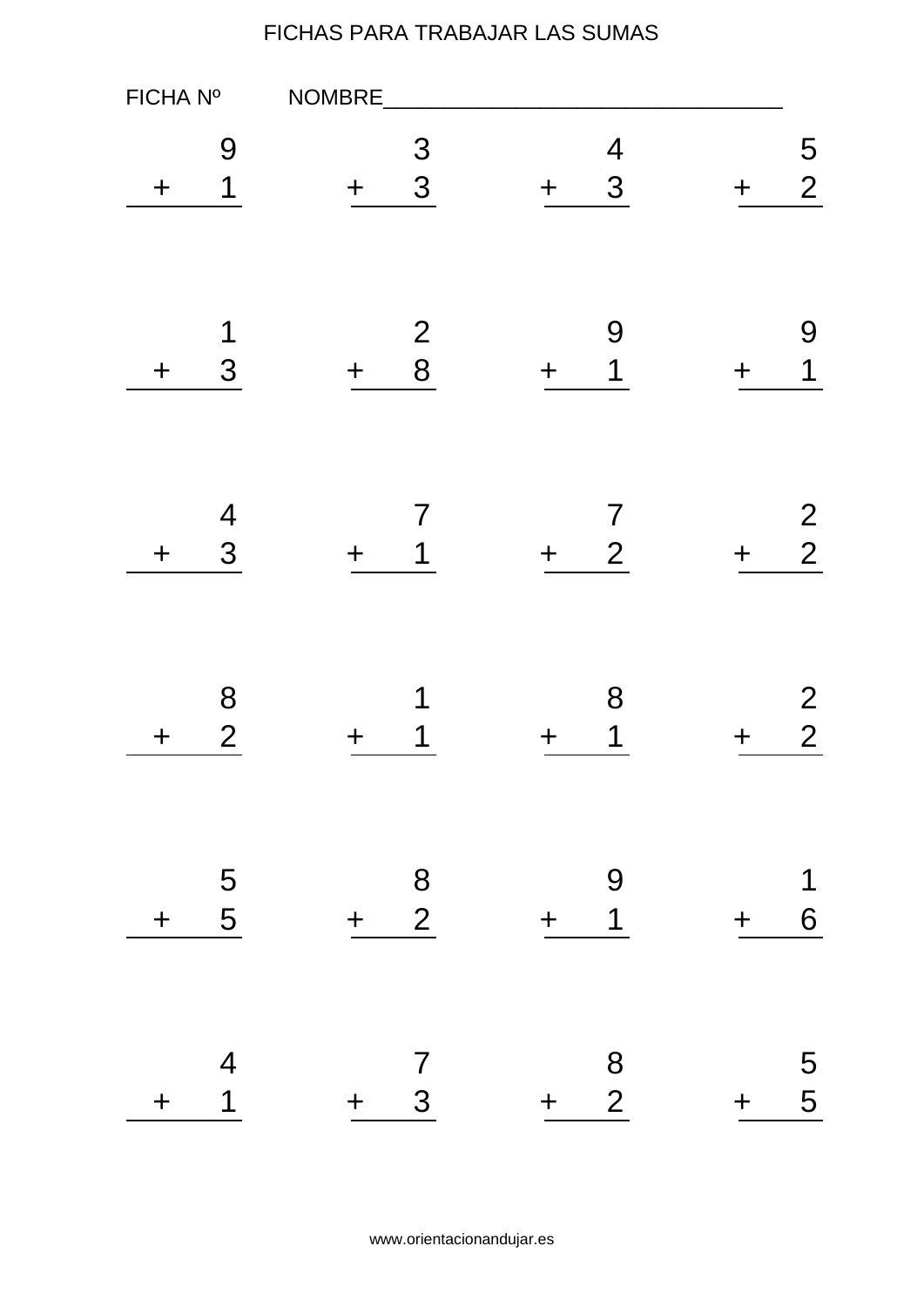| FICHA Nº    |                                  | NOMBRE                                       |                                              |                              |
|-------------|----------------------------------|----------------------------------------------|----------------------------------------------|------------------------------|
| ╋           | $\overline{2}$<br>6              | 5<br>$\overline{4}$                          | 1<br>8<br>$\div$                             | 6<br>1                       |
| $\mathbf +$ | 6<br>$\overline{2}$              | 3<br>5<br>╈                                  | 9<br>1<br>$\div$                             | 9<br>$\overline{\mathbf{1}}$ |
| $\mathbf +$ | $\overline{\mathcal{I}}$<br>3    | 1<br>5<br>$\div$                             | $\frac{2}{5}$<br>$\div$                      | 5<br>1<br>╈                  |
| ╈           | $\mathbf{2}$<br>5                | 2<br>8                                       | 9<br>1<br>┿                                  | 4                            |
| $\ddag$     | $\overline{5}$<br>$\overline{1}$ | $\begin{array}{cc} & 7 \\ + & 3 \end{array}$ | $\overline{7}$<br>$+$ 1                      | 8<br>$\overline{1}$<br>$+$   |
| $\ddag$     | $\frac{4}{4}$                    | $\begin{array}{c} 4 \\ 3 \end{array}$<br>$+$ | $\begin{array}{c} 2 \\ 8 \end{array}$<br>$+$ | 5<br>5<br>$+$                |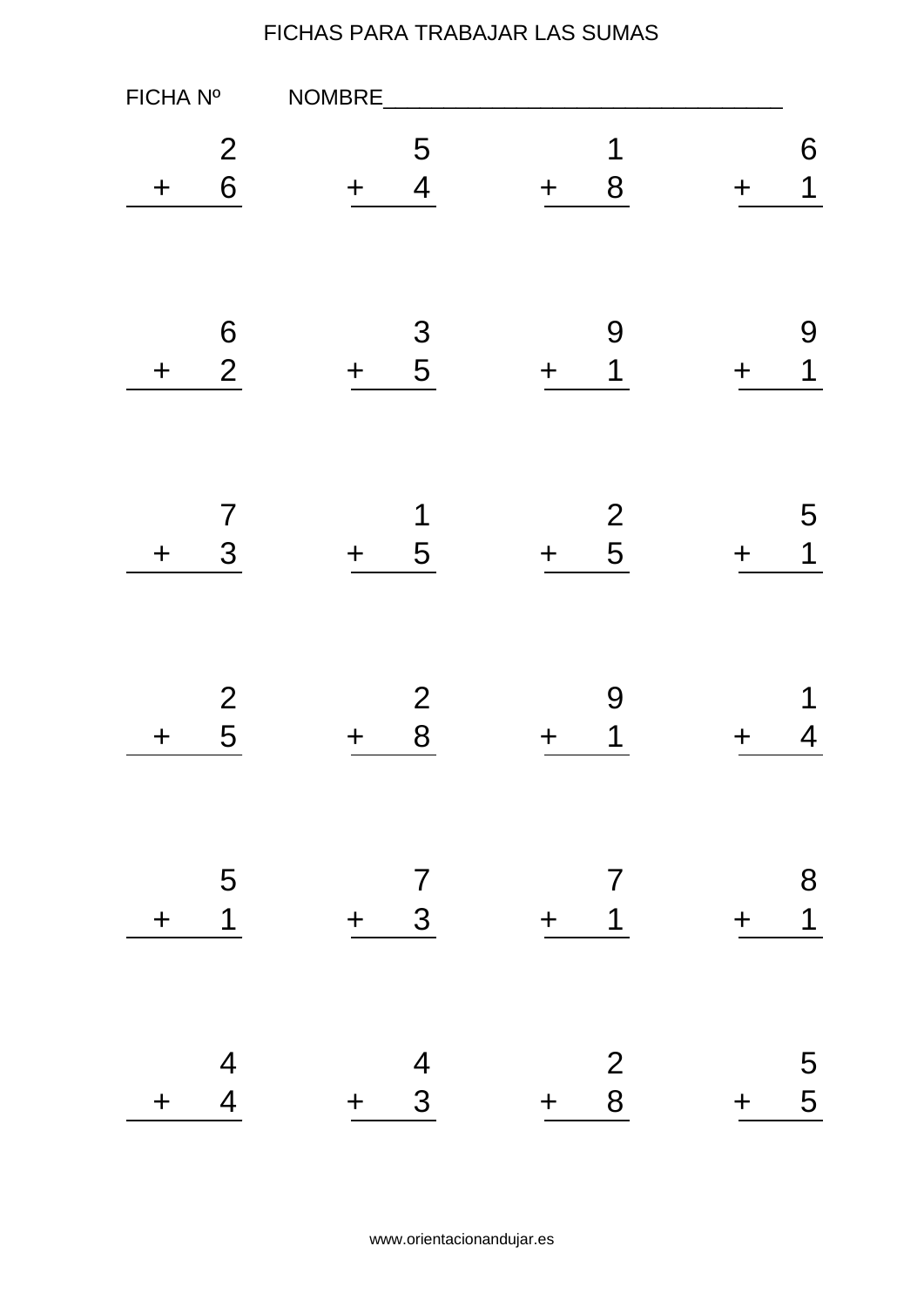| FICHA Nº    |                     | NOMBRE                                       |                                         |                                   |
|-------------|---------------------|----------------------------------------------|-----------------------------------------|-----------------------------------|
| ╋           | 1<br>6              | 8<br>$\overline{2}$                          | $\overline{\mathcal{A}}$<br>6<br>$\div$ | 4<br>5                            |
| $\div$      | 6<br>1              | 5<br>1                                       | 5<br>$\overline{\mathcal{A}}$<br>$\div$ | 5<br>$\overline{4}$               |
| $\mathbf +$ | $\overline{7}$<br>3 | 3<br>5<br>$\div$                             | 9<br>1<br>$\mathbf +$                   | 8<br>1                            |
| ╈           | 1<br>8              | 9<br>1                                       | 9<br>1<br>╈                             | 8<br>1                            |
| $\div$      | $\frac{5}{3}$       | $\overline{5}$<br>$\overline{4}$<br>$+$      | 9<br>$\overline{1}$<br>$+$              | $\frac{6}{2}$<br>$\pm$            |
| $\pm$       | 1<br>$\overline{7}$ | $\begin{array}{c} 6 \\ 3 \end{array}$<br>$+$ | 6<br>4<br>$+$                           | $\overline{\prime}$<br>3<br>$\pm$ |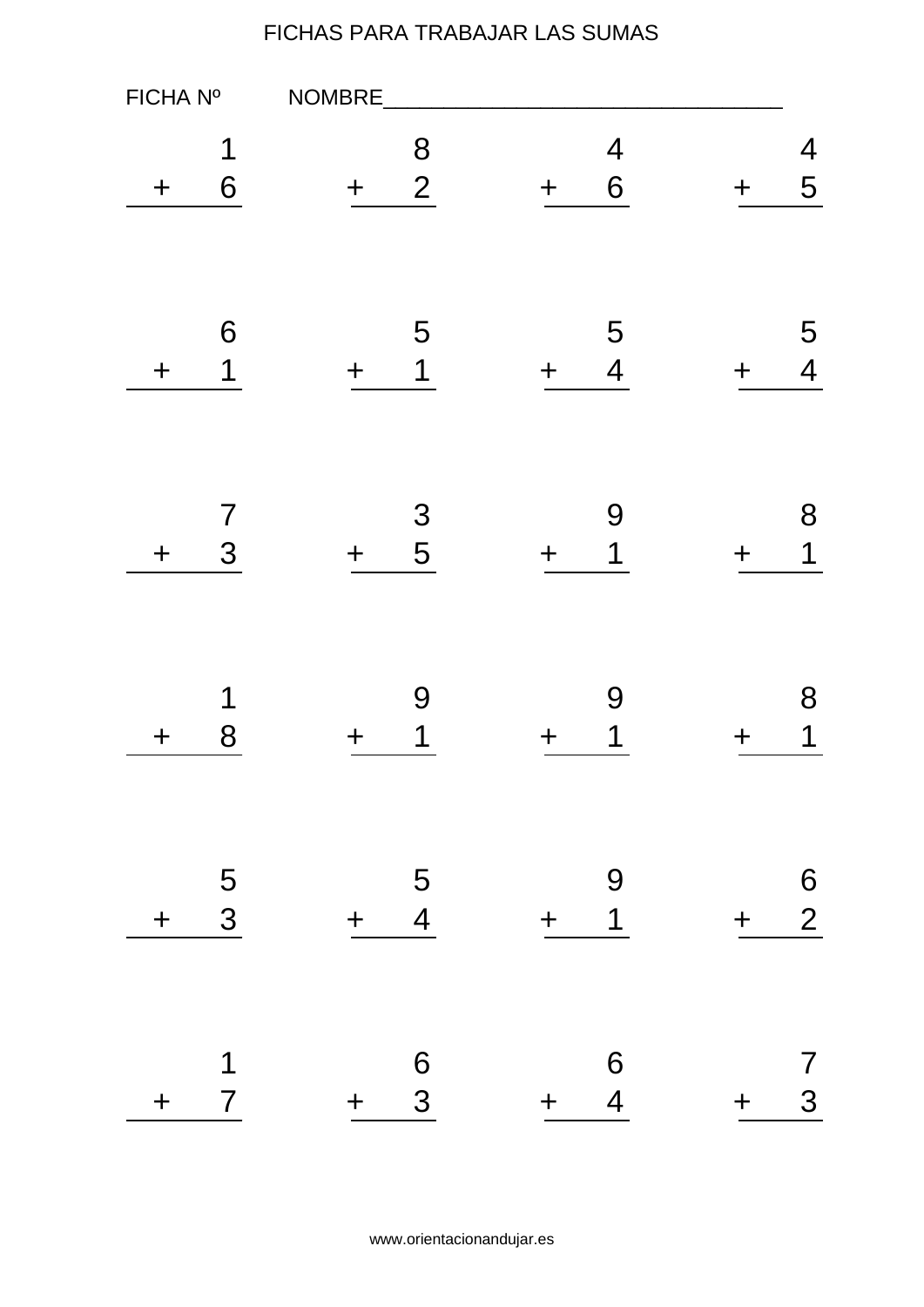| FICHA Nº    |                                 | NOMBRE                                  |                                       |                            |
|-------------|---------------------------------|-----------------------------------------|---------------------------------------|----------------------------|
| ╋           | 8<br>1                          | 4<br>3                                  | 5<br>5<br>$\mathbf +$                 | 5<br>1                     |
| ╈           | 9<br>1                          | 4<br>$\overline{4}$                     | 8<br>$\overline{2}$<br>$\div$         | 8<br>1                     |
| $\mathbf +$ | 8<br>1                          | 6<br>4                                  | 3<br>6<br>$\mathbf +$                 | 9<br>1                     |
| ╈           | 6<br>4                          | 9<br>$\mathbf 1$                        | $\overline{2}$<br>$\overline{2}$<br>┿ | 8<br>1                     |
| $\pm$       | $\mathcal{S}$<br>$\overline{1}$ | $\begin{array}{r} 3 \\ + 5 \end{array}$ | $\mathbf 1$<br>$+$ 7                  | $\frac{7}{2}$<br>$+$       |
| $\pm$       | $\frac{4}{4}$                   | 8<br>$\overline{1}$<br>$+$ $-$          | 1<br>$\mathbf{3}$<br>$+$              | 9<br>$\overline{1}$<br>$+$ |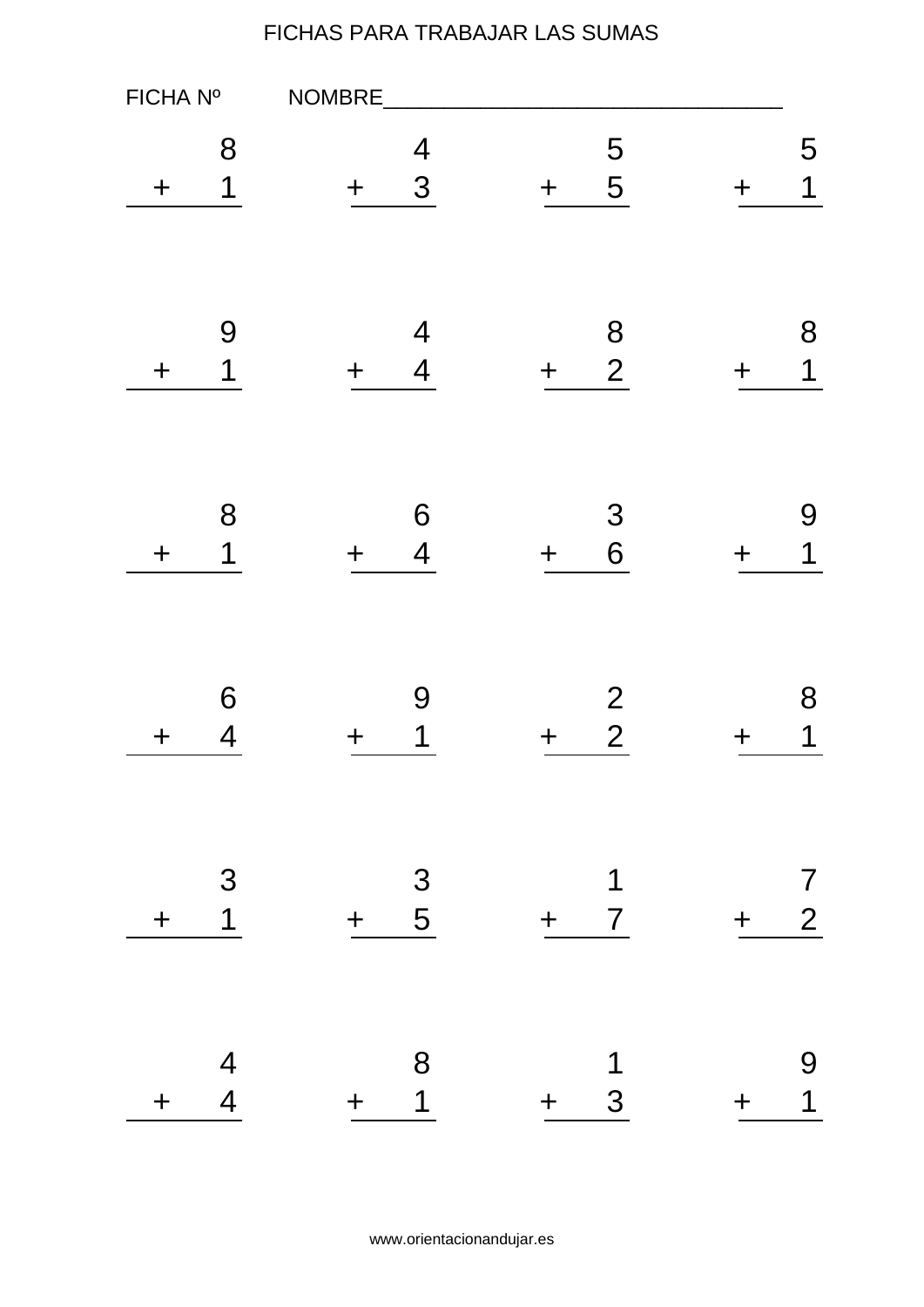| FICHA Nº    |                     | NOMBRE                                  |                                         |                               |
|-------------|---------------------|-----------------------------------------|-----------------------------------------|-------------------------------|
| ╋           | 5<br>1              | 4<br>4                                  | 9<br>1<br>$\div$                        | 8<br>$\overline{2}$           |
| $\mathbf +$ | 9<br>1              | $\frac{2}{5}$<br>╈                      | 8<br>$\overline{2}$<br>$\div$           | 6<br>$\overline{\mathcal{A}}$ |
| $\mathbf +$ | $\overline{2}$<br>5 | 5<br>4<br>╈                             | 9<br>1<br>$\mathbf +$                   | 4<br>1                        |
| ╈           | 7<br>$\overline{2}$ | 1<br>8                                  |                                         | 1<br>9                        |
| $\pm$       | $\frac{5}{5}$       | $\begin{array}{r} 4 \\ + 5 \end{array}$ | $\frac{4}{4}$<br>$+$                    | 7<br>$\overline{1}$<br>$\pm$  |
| $\pm$       | $\frac{2}{3}$       | $\overline{7}$<br>$+ 2$                 | $\overline{2}$<br>$\overline{7}$<br>$+$ | 5<br>5<br>$+$                 |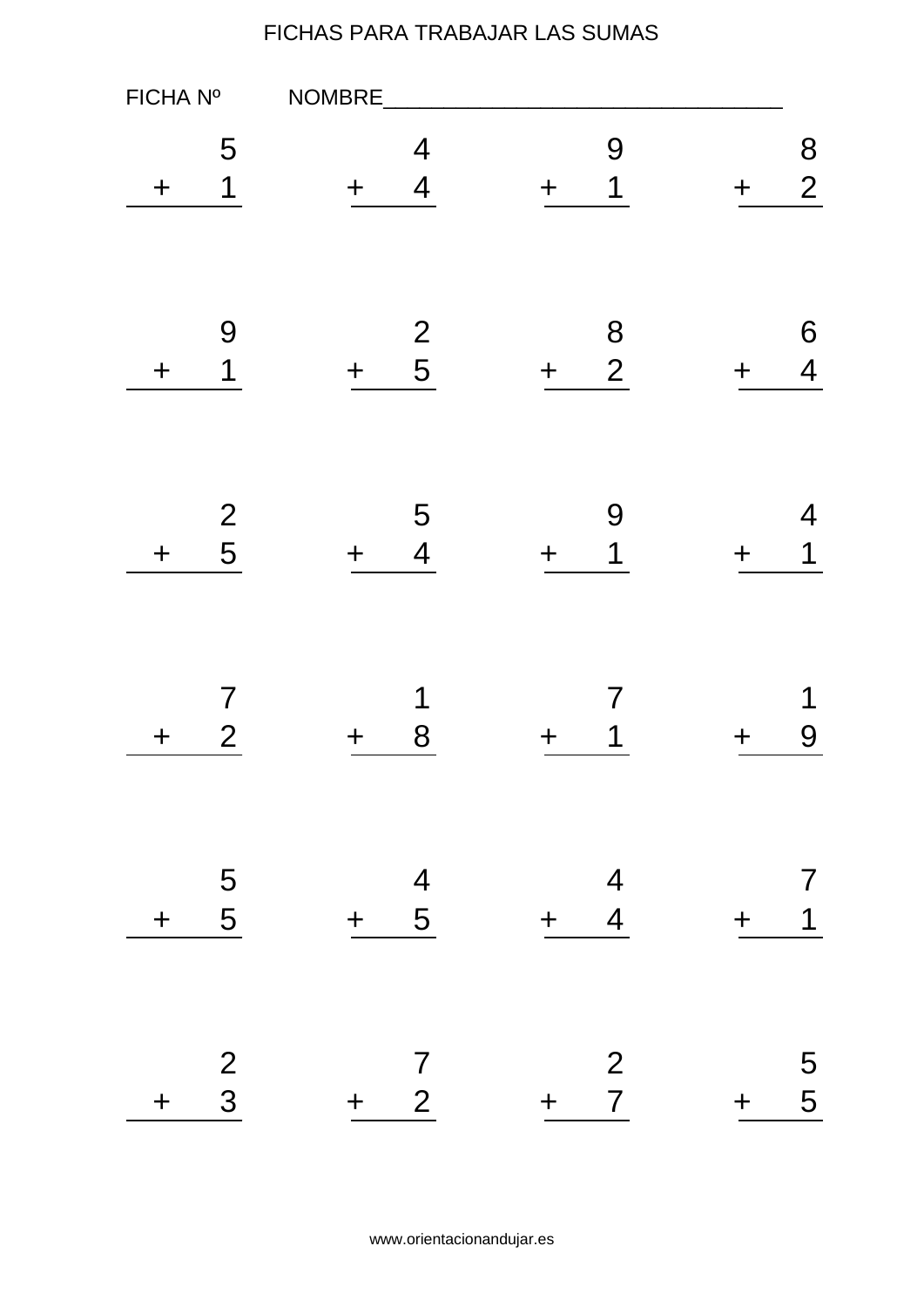| FICHA Nº    |                            | NOMBRE                                       |                                              |     |                               |
|-------------|----------------------------|----------------------------------------------|----------------------------------------------|-----|-------------------------------|
| $\mathbf +$ | 3<br>6                     | 7<br>1                                       | 1<br>6<br>$\div$                             |     | 9<br>1                        |
| $\mathbf +$ | $\overline{7}$<br>3        | $\mathbf{2}$<br>$\overline{4}$               | 6<br>$\overline{\mathcal{A}}$<br>$\div$      |     | 4<br>$\overline{2}$           |
| $\div$      | 5<br>1                     | 6<br>1                                       | 1<br>$+$                                     |     | 9<br>1                        |
| ┿           | 1<br>3                     | 4<br>4                                       | 3<br>5<br>╈                                  |     | 5<br>3                        |
| $\ddag$     | $\Theta$<br>$\overline{1}$ | $\begin{array}{c} 3 \\ 6 \end{array}$<br>$+$ | $\frac{3}{4}$<br>$+$                         | $+$ | 8<br>$\overline{1}$           |
| $\ddag$     | $\frac{5}{5}$              | $\frac{6}{2}$<br>$+$                         | $\begin{array}{c} 6 \\ 2 \end{array}$<br>$+$ | $+$ | $\overline{\mathcal{A}}$<br>5 |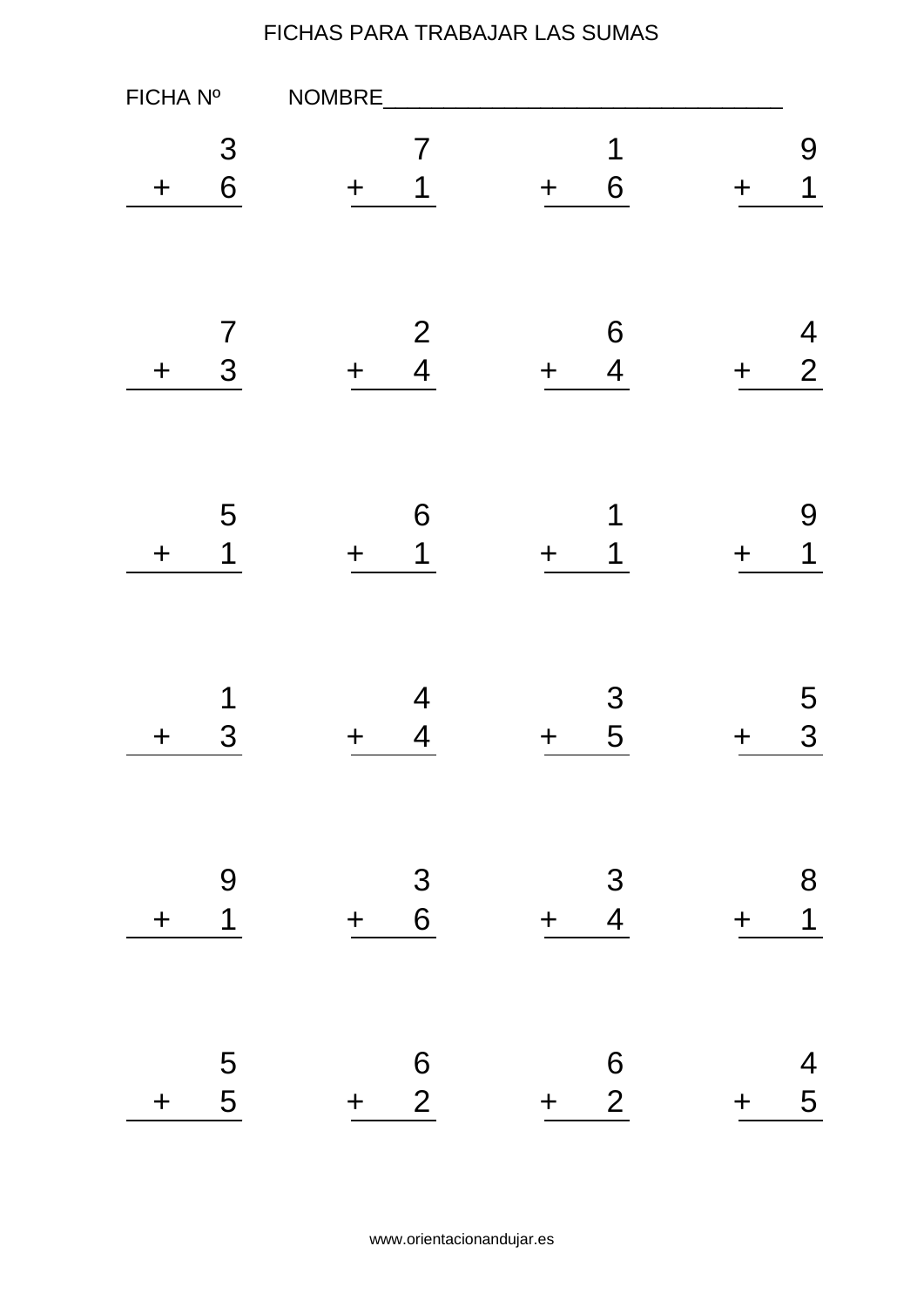| FICHA Nº    |                     | NOMBRE                                   |                                                 |     |                     |
|-------------|---------------------|------------------------------------------|-------------------------------------------------|-----|---------------------|
| ╋           | 6<br>$\overline{2}$ | 4<br>$\overline{4}$                      | 9<br>1<br>$\div$                                |     | 3<br>$\overline{7}$ |
| $\div$      | 6<br>$\overline{2}$ | $\overline{\mathcal{A}}$<br>5<br>$\ddag$ | 8<br>1<br>$\div$                                | ╈   | 3<br>$\overline{2}$ |
| $\mathbf +$ | 6<br>$\overline{2}$ | 5<br>5<br>$\div$                         | 6<br>$\overline{\mathcal{A}}$<br>$\div$         | ╈   | 5<br>$\overline{2}$ |
| ╈           | 9<br>1              | 8<br>$\overline{2}$                      | $\overline{\mathcal{I}}$<br>$\overline{2}$<br>╋ |     | 4<br>3              |
| $\div$      | $\frac{3}{3}$       | $\frac{5}{3}$<br>$+$                     | $\mathbf 1$<br>6<br>$+$                         | $+$ | 1<br>5              |
| $\ddag$     | 6<br>3              | 3<br>1<br>$\pm$                          | 1<br>$\overline{2}$<br>$+$                      | ╈   | 5<br>$\overline{1}$ |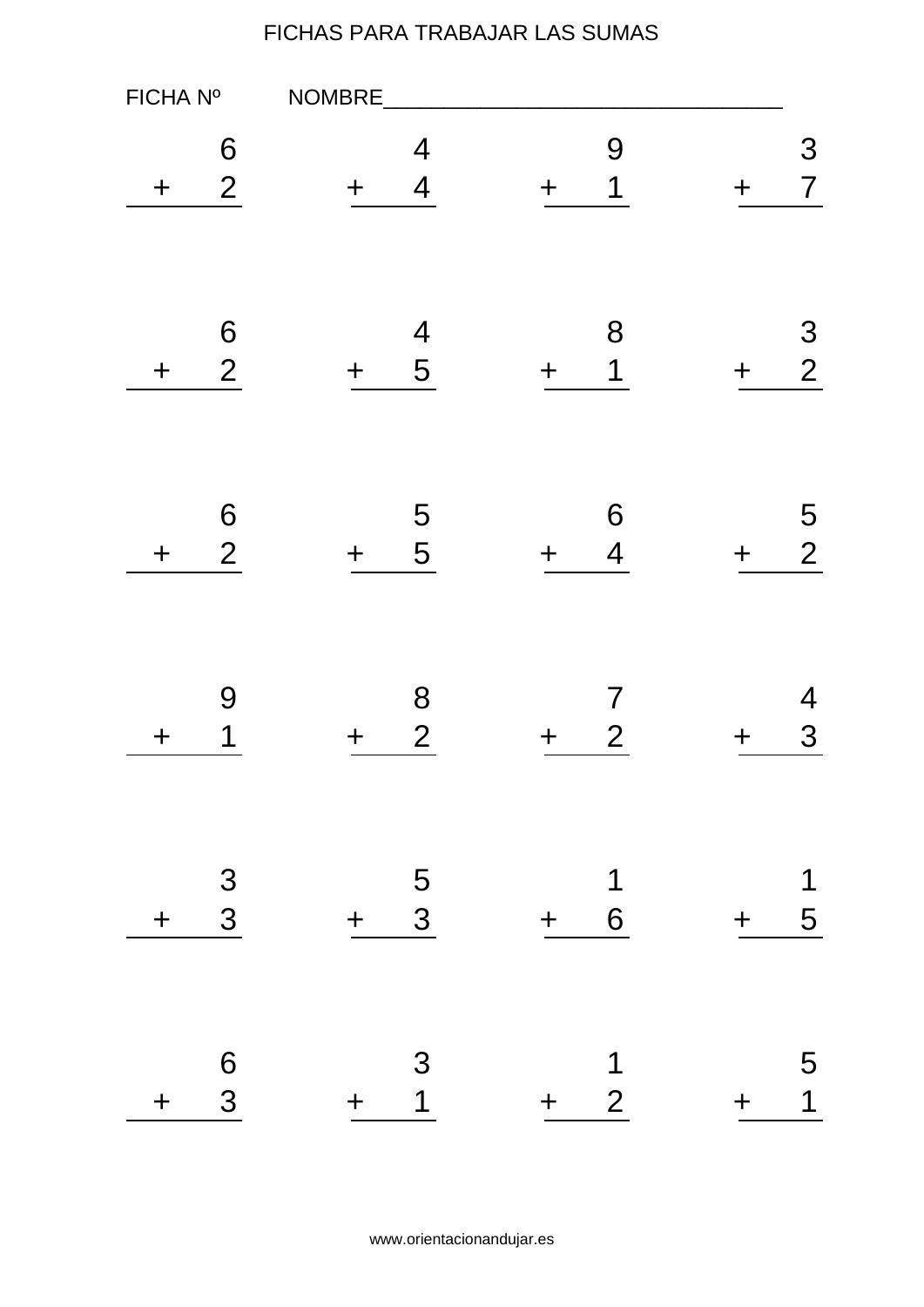| FICHA Nº |                     | NOMBRE                                             |                                         |     |                     |
|----------|---------------------|----------------------------------------------------|-----------------------------------------|-----|---------------------|
| ╋        | 1<br>8              | 7<br>1                                             | $\frac{2}{3}$<br>$\div$                 |     | 3<br>$\overline{7}$ |
| $\div$   | 1<br>$\overline{7}$ | 8<br>1                                             | $\boldsymbol{6}$<br>3<br>$\div$         |     | 9<br>1              |
| $\div$   | 3<br>5              | 9<br>1                                             | 1<br>$\overline{7}$<br>$\div$           |     | 1                   |
| ┿        | 4<br>1              | 6<br>1                                             | 8<br>1<br>╈                             |     | 8<br>$\overline{2}$ |
| $+$      | $\frac{2}{5}$       | $\overline{\mathbf{1}}$<br>$6 \overline{6}$<br>$+$ | $\begin{array}{r} 3 \\ + 5 \end{array}$ | $+$ | 5<br>5              |
| $\ddag$  | $\mathbf 1$<br>8    | $\begin{array}{cc} & 2 \\ + & 7 \end{array}$       | $\overline{4}$<br>$\mathbf 1$<br>$+$    | $+$ | $\overline{4}$<br>6 |